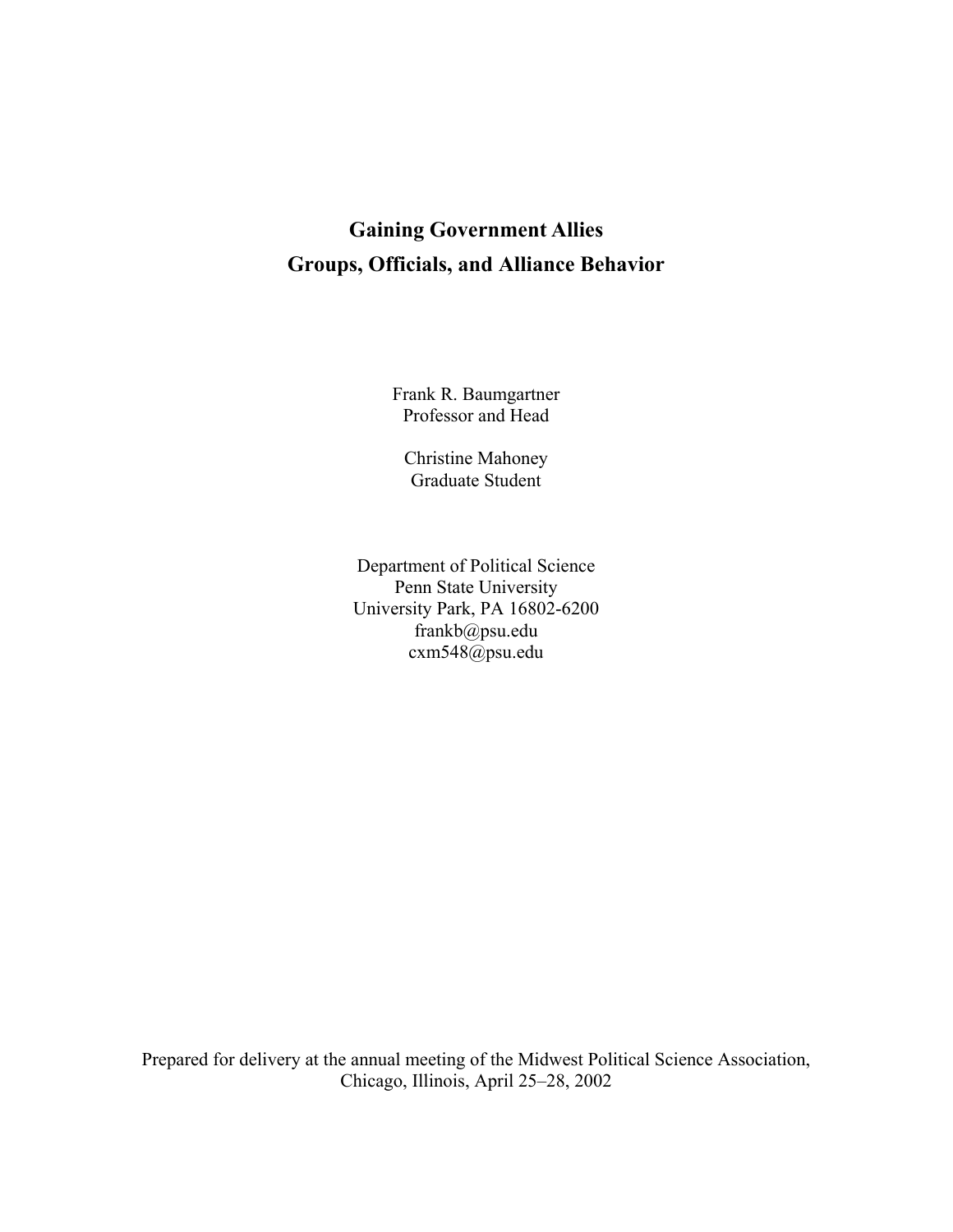## **ABSTRACT**

This paper reports an initial analysis of the relationship between interest group resources and the ability to gain government allies. Attempting to assess what types of interests and resources are more likely to gain government support—the wealthy or the weak—we find that the aggregate resources of entire coalitions of allies determine support from government officials more so than the resources controlled by any single interest group or lobbyist. The stronger a perspective is as a collective, the more likely individual actors in that perspective are to gain the support of government. In addition, we find these perspectives to be markedly mixed, with each advocate contributing to create a range of resources available for their common cause. Besides the substantive interest of our findings, we believe they have important implications for the design and interpretation of studies of the lobbying that do not control for coalitional behavior and for the important roles of government officials themselves in acting as policy advocates, not only as neutral decision-makers as they are often portrayed.

The larger project from which this analysis is drawn will constitute a random sample of approximately 120 cases, with over 2,000 advocates; this paper presents data on the first 25 issues coded, representing the activities of 575 individual advocates identified as the major participants in these cases. Since our analysis is preliminary and the data collection is on-going, we interpret our preliminary findings with some caution. Still, our approach to the question is made clear, our measures and derived indices are explained and justified, and certain of our findings are robust enough that we expect we will follow up on them with greater confidence when the larger project is complete. We provide full documentation and data from our project on our web site: http://lobby.la.psu.edu and encourage readers of this paper to visit the site before or after reading this paper.

ii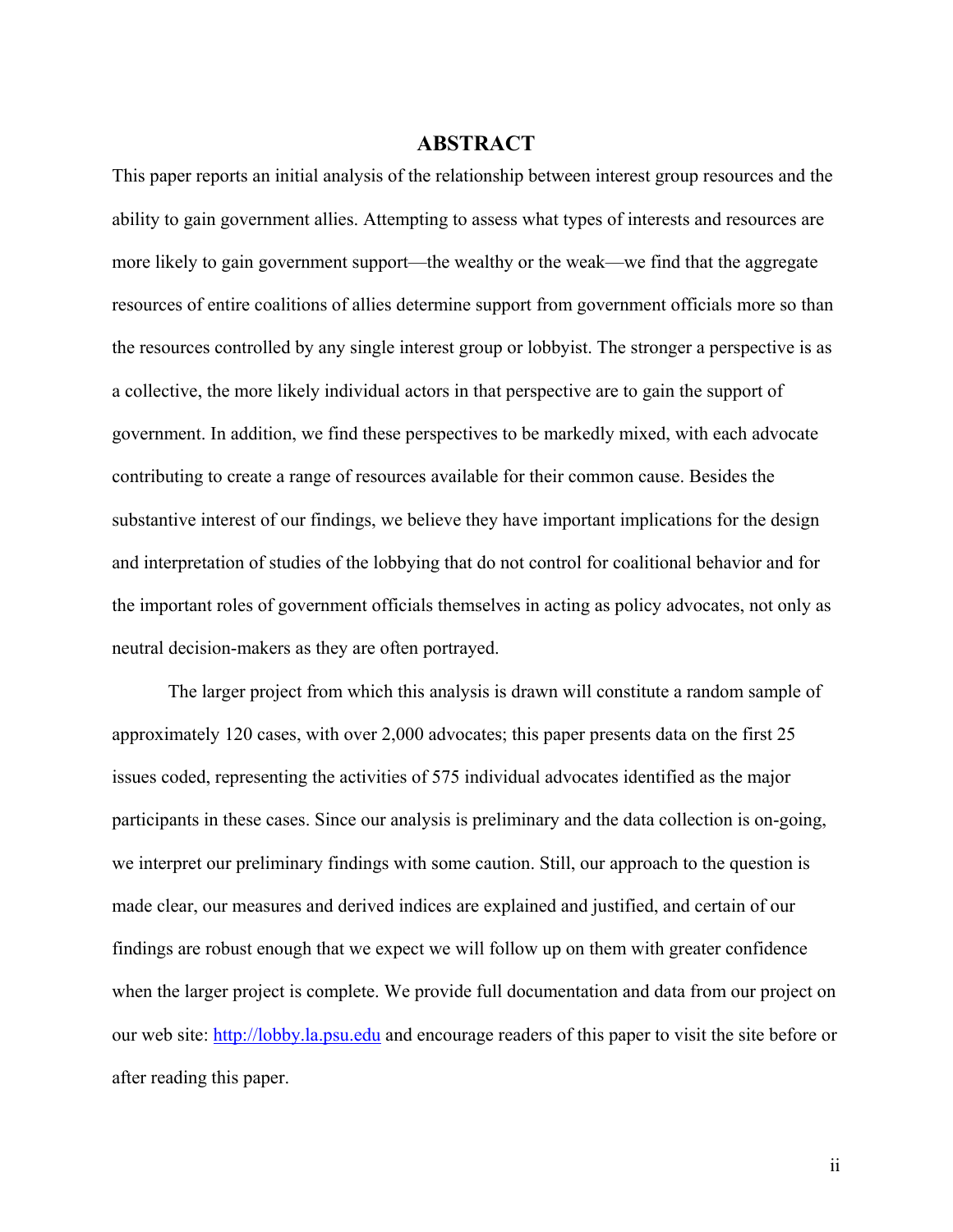## **Introduction**

 $\overline{a}$ 

This paper, a preliminary analysis of initial data from a larger project, focuses on the ability of interest groups to recruit government allies to become active participants in their policy advocacy efforts.<sup>1</sup> We first lay out some theoretical perspectives, describe the larger project from which this paper is drawn, explain our methods, and then show our preliminary results. The conclusion focuses on both the substantive and methodological implications of our approach.

### *Three Perspectives on Groups and Government*

At least three perspectives may be said to structure how political scientists think, or should think, about the relations between groups and government officials. These are: 1) business advantage; 2) conflict expansion; and 3) pluralist neutrality. The first perspective focuses on the role of the state in reinforcing existing social and economic cleavages. Private interests with great economic and political power are able to maintain close relations with government officials and can count on these allies to become involved in policy disputes when their support is needed. Authors associated with this view include Lindblom in his discussion of the "privileged position of business" (1977); Lowi in his discussion of "interest group liberalism" (1969); Olson in his

<sup>&</sup>lt;sup>1</sup> This paper draws on research conducted collectively with Marie Hojnacki, Jeffrey Berry, Beth Leech, and David Kimball, whom we thank for their work and insights. Research was supported through NSF grant # SBR–9905195 for the period of August 1, 1999 to December 31, 2000 and NSF grant # SES–0111224, July 1, 2001 to June 30, 2003, with significant additional support from Penn State University. Interviewing has benefited from Marie Hojnacki's Robert Wood Johnson Fellowship as well. Interviews were conducted from February 1999 through August 2000, July through August 2001, and will continue at least until December 2003. This paper therefore presents preliminary findings, not completed ones.

We would like to thank the following students who have worked on various aspects of our project: Matt Levendusky, Nick Semanko, Michelle O'Connell, Roberto Santoni, Matt Iaconetti, Mary Lehrer, Phil Thompson, Sara Hlibka, Lauren Cerminaro, John Riley, Andy Semanko, Jennifer Teters, Jen Schoonmaker, Darrin Gray, and Susanne Pena, at Penn State, Patrick Hennes at Carbondale, Erin Desmarais at Tufts, and Tim La Pira at Rutgers.

We gratefully acknowledge the helpful suggestions on methods from Suzanna De Boef, and Gretchen Casper, and help on a variety of topics from Marie Hojnacki.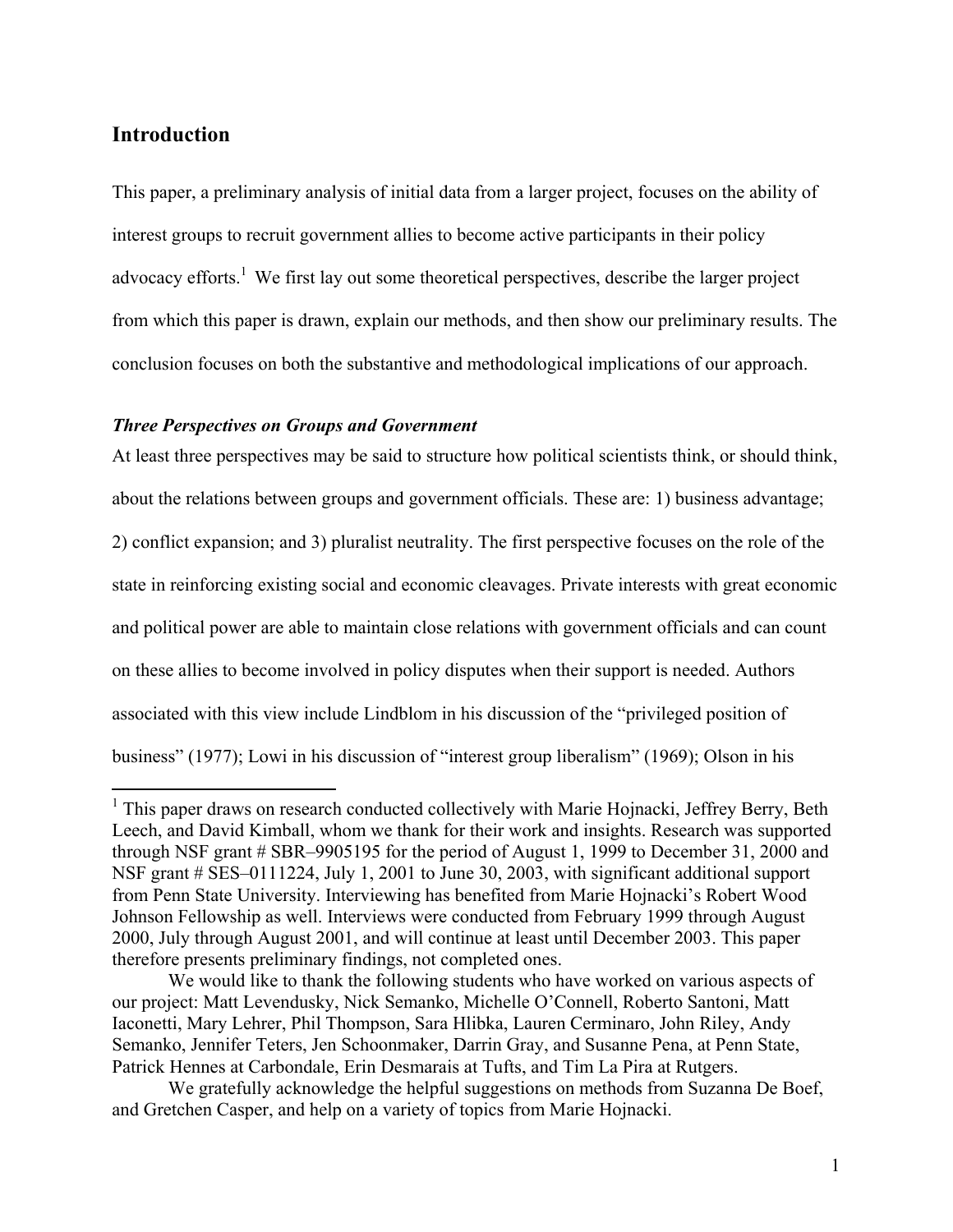discussion of the relative powers of business and other types of interest groups to mobilize (1965); as well as entire schools of economics treating government relations as rent-seeking behavior (Stigler 1971; Peltzman 1976; see Mitchell and Munger 1991 for a review); and this view is implicit inmost of the literature on PAC contributions, campaign finance, and money in politics (see Baumgartner and Leech 1998a for a review). In sum, a rich tradition suggests that government officials are specially attuned to the needs of the most powerful actors in the economy and that they will actively become involved in policy disputes when the opportunity arises for them to reward their most powerful supporters, or at least to protect them from developments they fear.

A second perspective on the roles of government stems from Shattschneider's work on conflict expansion (1960). Government officials are called upon to intervene when those with relatively few resources realize that they need help. Appeals to government for intervention come from labor as opposed to business, from environmentalists as opposed to polluting industrialists, and from those advocating child labor standards, more educational benefits, or generally from those seeking help from government where and because market mechanisms alone cannot be expected to address their concerns. Government officials, concerned not only with the health of the economy (as correctly noted by Lindblom and others above), but also with an eye towards the next election, often find it in their interests to support policies that may be favored by other social or economic classes. In this view, government often intercedes on behalf of the weak. Even if authors such as Schattschneider did not believe that government always intervened on the side of the weak, he illustrated a mechanism, through partisan competition, through which it could do so, as he believed it should.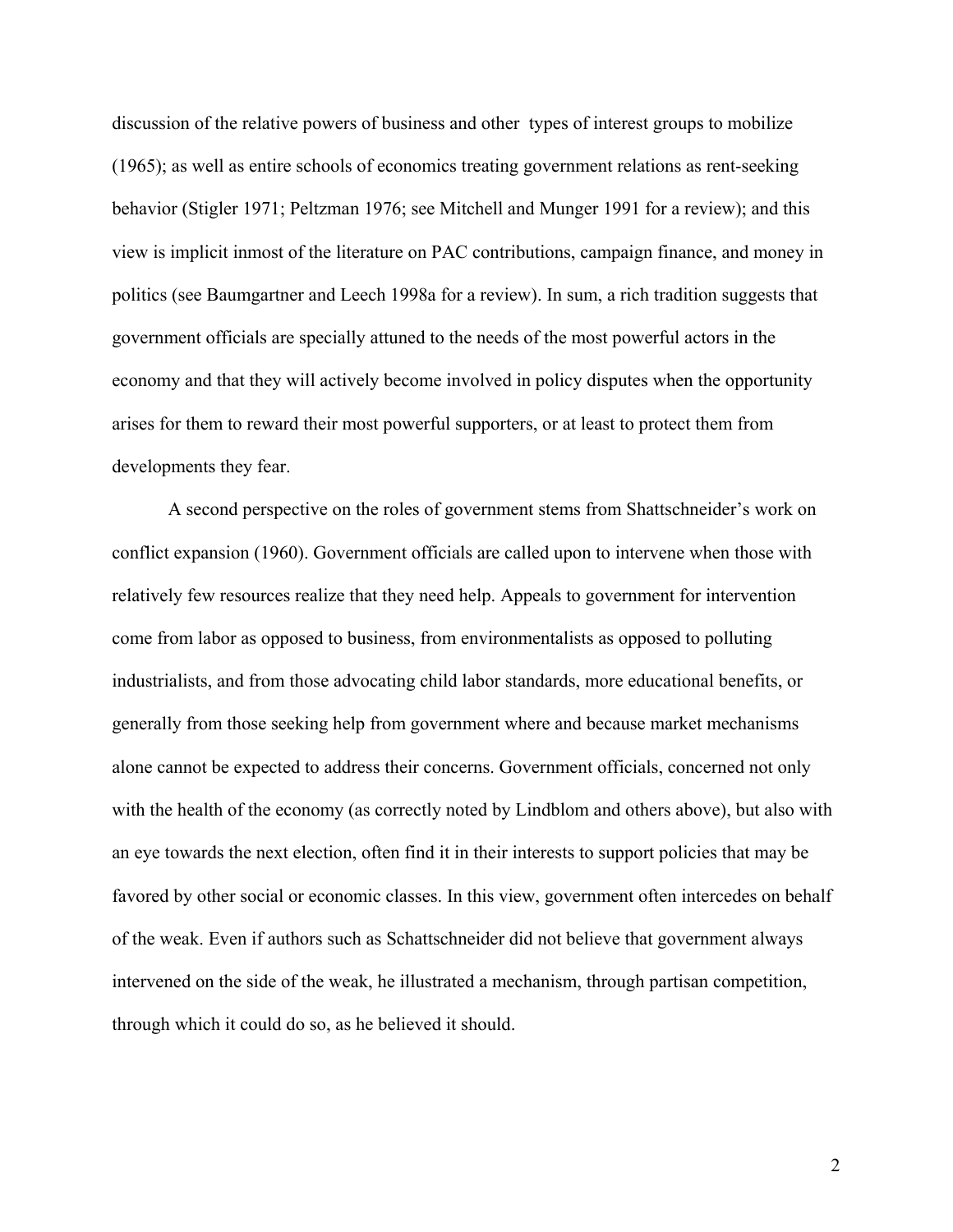A third perspective views the role of government in essentially neutral terms. Pluralists such as Dahl (1961) and Truman (1951) noted that as long as there were no restrictions on the growth and mobilization of voters and interest groups, and assuming overlapping and crosscutting political cleavages, competition and uncertainty would rule the day, ensuring that government officials consistently would favor neither one side nor the other in any given political issue, or at least not for long. Government officials may become involved in issues that have potentially dramatic impacts on society or the economy, for example, but they do not choose their issues on the basis of what allies they can expect to find. In any case, if this perspective is accurate, then officials should have no clear patterns of allies and opponents in the policy process.

In this paper we take these questions seriously and we attempt to explain, for a random sample of issues on which lobbyists were involved with the federal government, what determines the mobilization of government officials to become active proponents of a given policy objective, working in concert with private and/or other public actors. (Note that we distinguish between government actors simply making a decision—acting as the potential targets of lobbying activity—and government actors actively taking part in the policy debate, in effect becoming an active member in a coalition of actors attempting to achieve some policy goal; this point is explained in greater detail below.)

Government officials often play active roles in promoting certain policy decisions, not only acting as the targets of interest-group lobbying activity as they are often modeled in the literature. How do government officials become active? Certainly self-motivation and institutional roles may be an important first hypothesis. The Secretary of Agriculture, the Commissioner of the Food and Drug Administration, and the Secretary of Defense each have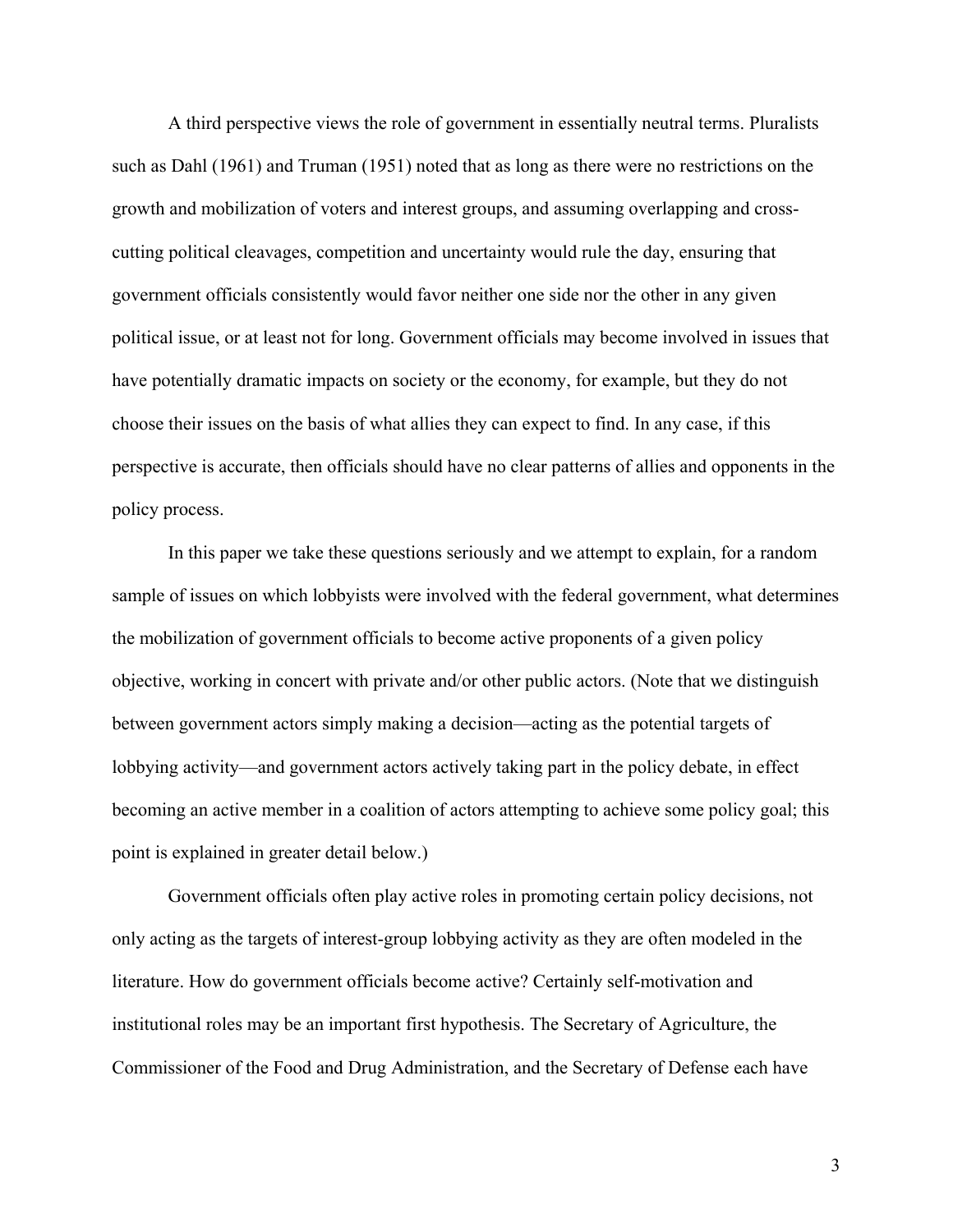institutionally defined roles to play, as do other government officials, in promoting the roles and functions of their respective administrative departments. On the other hand, officials typically have quite substantial latitude in paying attention to certain issues rather than others, and their own ideologies, predilections, and pet causes may well play a role here. A second general set of incentives for government officials to become active advocates for a given cause is when they are recruited by allies. As many scholars have noted, groups often work with their closest allies within government, supplying them with information and encouragement in order to secure their involvement in a given issue. So involvement may come because of being asked to join a coalition. Finally, involvement may be indirect, a reaction to the activities of one's policy opponents. Rather than being recruited to be part of a pro-active policy campaign, government officials may counter-mobilize when they see trouble afoot. We will pay attention to what attracts allies as well as what attracts opponents among government officials. Certainly, the lobbying strategy that leads to powerful allies, but also to formidable opponents is less of a winner than that which can be effective without drawing out active governmental opposition. Mark Smith's (2000) recent work has shown clearly how the US Chamber of Commerce, for example, can recruit government allies but also seems to recruit a determined and large set of opponents to its major lobbying efforts. This makes the group less of a potent lobbying force than might be expected on the basis of its resources alone.

It should be clear from the preceding that partisanship may play an important role in determining patterns of government involvement in policy issues. Partisanship on the one hand can ensure that no issue will be completely one-sided as Democratic and Republican elected officials react differently and ensure that at least two sides of the issue are fully aired. On the other hand, we will certainly not find that all issues are equally partisan, nor would we contend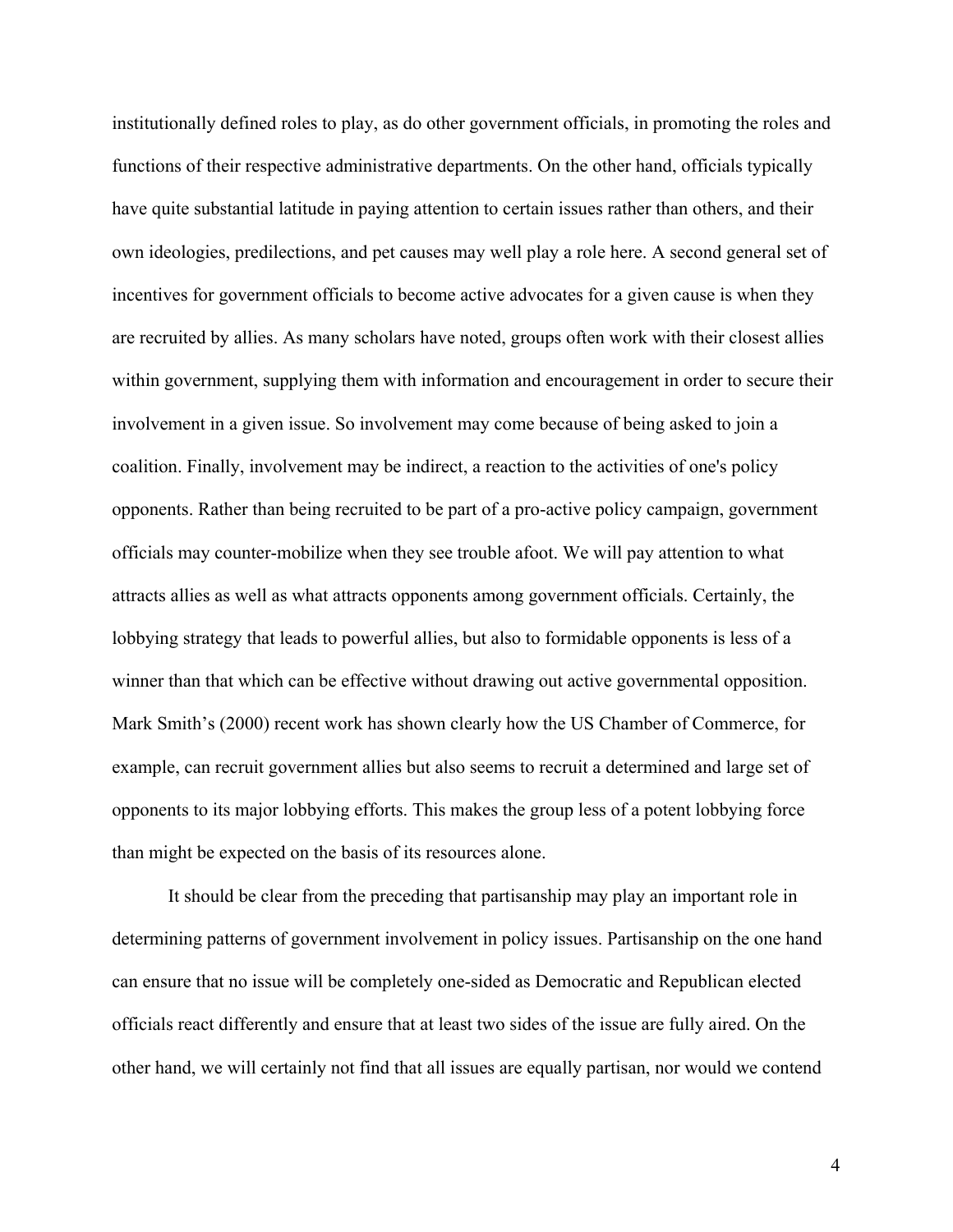that the highly rigidified arguments that often are made during partisan debates necessarily represent an ideal toward which government should strive. In any case, we will pay careful attention to issues of partisanship in this process.

## *Advocacy and Public Policymaking*

The larger project from which we draw is a collaborative research project on lobbying currently being conducted with NSF support. The project is a multi-year, multi-investigator undertaking designed to study how groups compete for political influence. It includes hundreds of interviews with Washington policy advocates as well as the collection of a large quantity of publicly available information on a selection of over a hundred randomly selected policy issues. Each issue in our sample becomes the object of an intensive case study based on a combination of confidential interviews with those involved plus a compilation of publicly available documents, including: congressional floor statements, bills, congressional testimonies, media stories, organizational press releases, organizational directories, FEC reports, among other items. In the case studies we gather information about the activity of the groups and advocates we interview and also about many groups and important players whom we do not interview. The research is therefore a combination of fieldwork and collection of publicly available sources, all of which is available on our continually evolving web site.

Issues were selected at random and therefore include a broad range of topics of government advocacy from the highest visibility issues generating intense activity by scores of powerful groups and leading to public statements and news coverage of major political figures to the most mundane and obscure efforts to amend regulations, Medicare payment schedules, and other smaller lobbying topics. Lobbyists chosen at random were asked to identify the issue on which they had most recently been working, and then subsequent interviews were conducted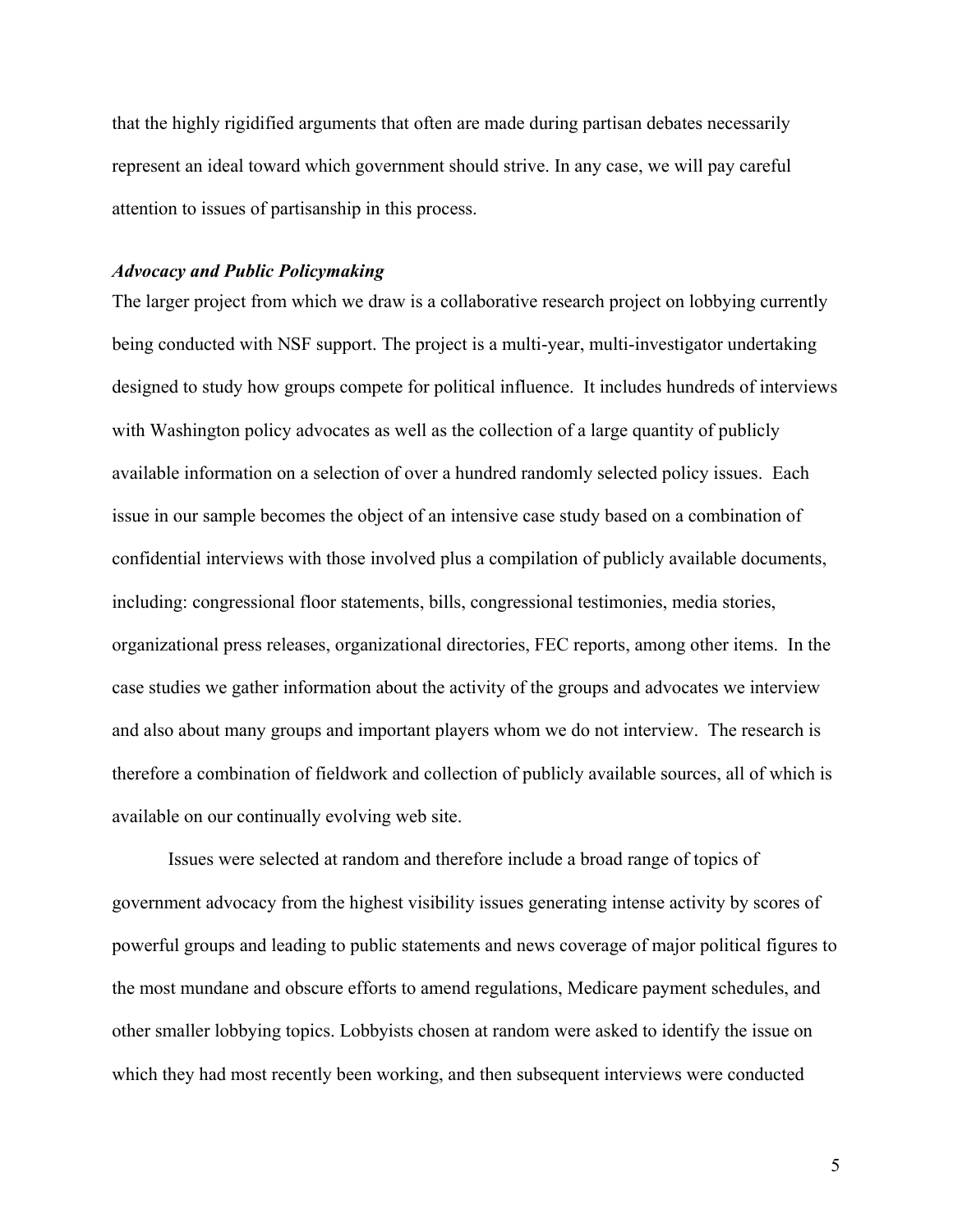with other participants in the chosen issue. In all, over ninety interviews were conducted for the subset of 25 issues discussed in this paper (and approximately 200 interviews have been completed thus far on our project, across 70 different issues). We asked advocates to identify the major actors working with them on the issue, such as in a formal coalition and those working separately but toward the same goal—that is, all other members of their perspective. We also requested interviewees to name those participants advocating different positions or actively opposing them. Major participants then, are those actors perceived by the players involved to be the primary representatives of various policy positions on an issue. From these interviews and subsequent review of publicly available information such as congressional statements, hearings, organizational web sites, and news reports, we compiled complete lists of the major participants on each of the issues and their perspectives. Table 1 lists the 25 cases included here, the various perspectives involved on each issue, and the total number of actors composing each of the distinct perspectives. The perspectives range in size from the largest, with 58 participants (proponents for repealing the estate tax), to a number of perspectives made up of only a single actor. In all, our preliminary sample includes 575 actors divided among 66 perspectives.

## (Table 1 about here)

As is clear from Table 1, we base our analysis on a broad range of issues. Fundamental to our approach is the identification of members of a shared "perspective." A perspective, as we define it, is a group of policy advocates (from within or outside of government) who share a common goal. Perspectives may not be permanent, but they exist for as long as their members are advocating the same thing. If, for example, several disparate groups all lobby for reform of Medicare reimbursement rates and have a single goal in common, we call them a single perspective. Later, as the issue progresses they may well break down into different perspectives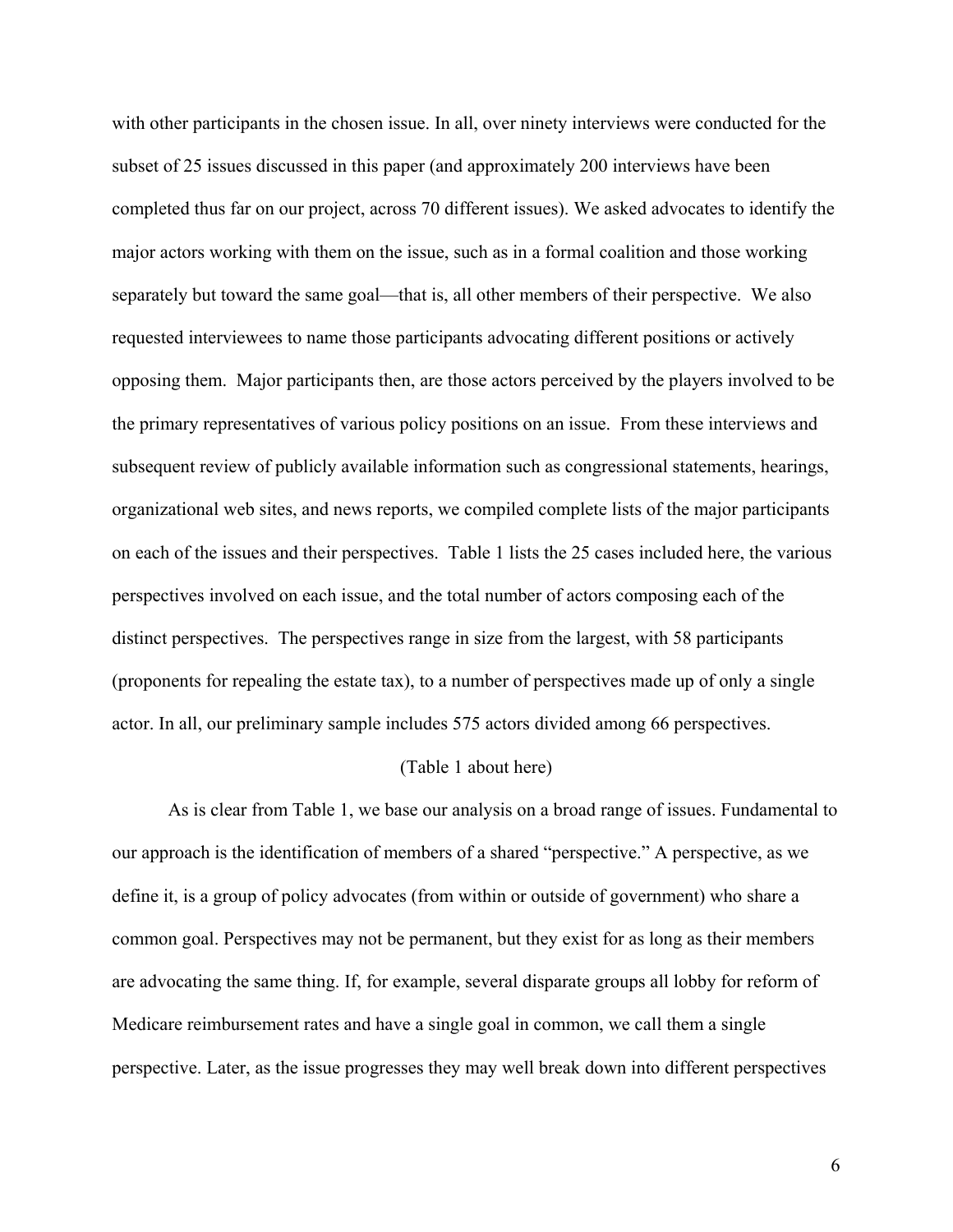each attempting to push the rates in a certain direction favoring their own interests. Our perspectives are therefore defined by the actions and goals of those who make them up. Perspectives may consist of a formal coalition with letter-head and weekly meetings like the Coalition for Postal Reform, or they may be composed of engine manufactures and environmental organizations who are both pushing for regulation of sulfur in gasoline, though these interests are often at odds on other issues. Members of a perspective may or may not coordinate their activities actively, though in our experience the vast majority of them do. Government officials are considered to be members of these perspectives if and only if they are identified as actively advocating the policy goal shared by other members of the perspective. Government officials with decision-making responsibility who are the targets of lobbying are not coded as active participants even if their final decision may go one way or the other, thereby helping or hurting the cause of a given perspective. They are members of these perspectives only when they become active policy advocates.

Table 1 makes clear that a great range of perspectives is apparent in our cases. Cases range from those in which there are no active opponents to what a set of lobbyists are attempting to accomplish (e.g., issue 2, Hearing Screening for Infants), to straightforward clashes between business and labor (e.g., issue 20, OSHA's Proposed Ergonomic Standards), to confusing and multi-faceted technical debates with no clear pattern of conflict (e.g., issue 7, Medicare Funding for Graduate Medical Education, issue 3, Risk Adjuster for the Medicare+Choice Program). These patterns of conflict, ranging from no active opposition, to straightforward partisan battles, to more complex free-for-alls, represent the range of types of lobbying battles in any given period in Washington. Having laid out the background of our larger project, the cases on which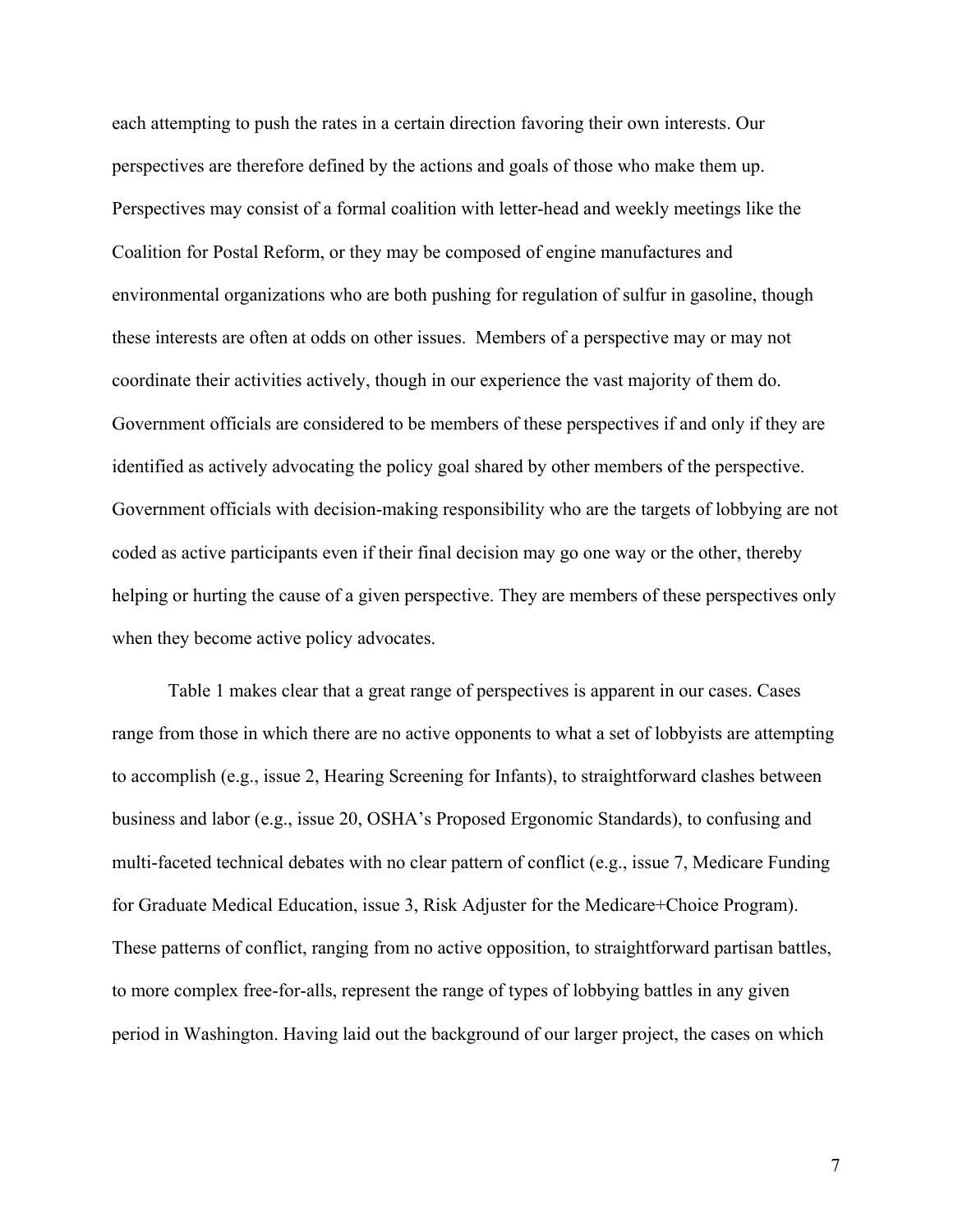this preliminary paper is based, we can turn now to a more detailed description of our data and measurement strategy.

## **Data and Measurement**

Each participant identified through our interviews and primary sources as a major player was coded by type, and for each type of participant we also gathered a range of background information summarizing their resources. For government officials this was simply to note the type of government position that they control, but for outside actors we gather information on their membership size, annual budget and assets, staff size, use of paid lobbyists, investment in a Washington DC office, corporate sales, number of employees, PAC contributions, and a range of other indicators of group resources that we detail below. Table 2 presents the breakdown of our 575 advocates by category.

#### (Table 2 about here)

Table 2 shows a wide range of types of actors, including 385 outside interests, 157 Members of Congress or congressional staff identified as major advocates, and 32 executive branch officials ranging from cabinet secretaries to lower level bureau officials. Among the outside interest groups involved, individual corporations, trade and business associations are prominent, as are citizens' groups and ad-hoc coalitions specific to the issue at hand. In any case, given this range of types of participants involved in our set of issues, we will focus on the ability of advocates to recruit government allies. Since government officials constitute approximately one-third of the major participants we have identified in our 25 cases, their participation is clearly widespread. Both government officials and outside interests face the task of recruiting other government officials to their cause; we present separate analyses here for the tendency of government and non-governmental actors to attract allies and opponents. We will be able to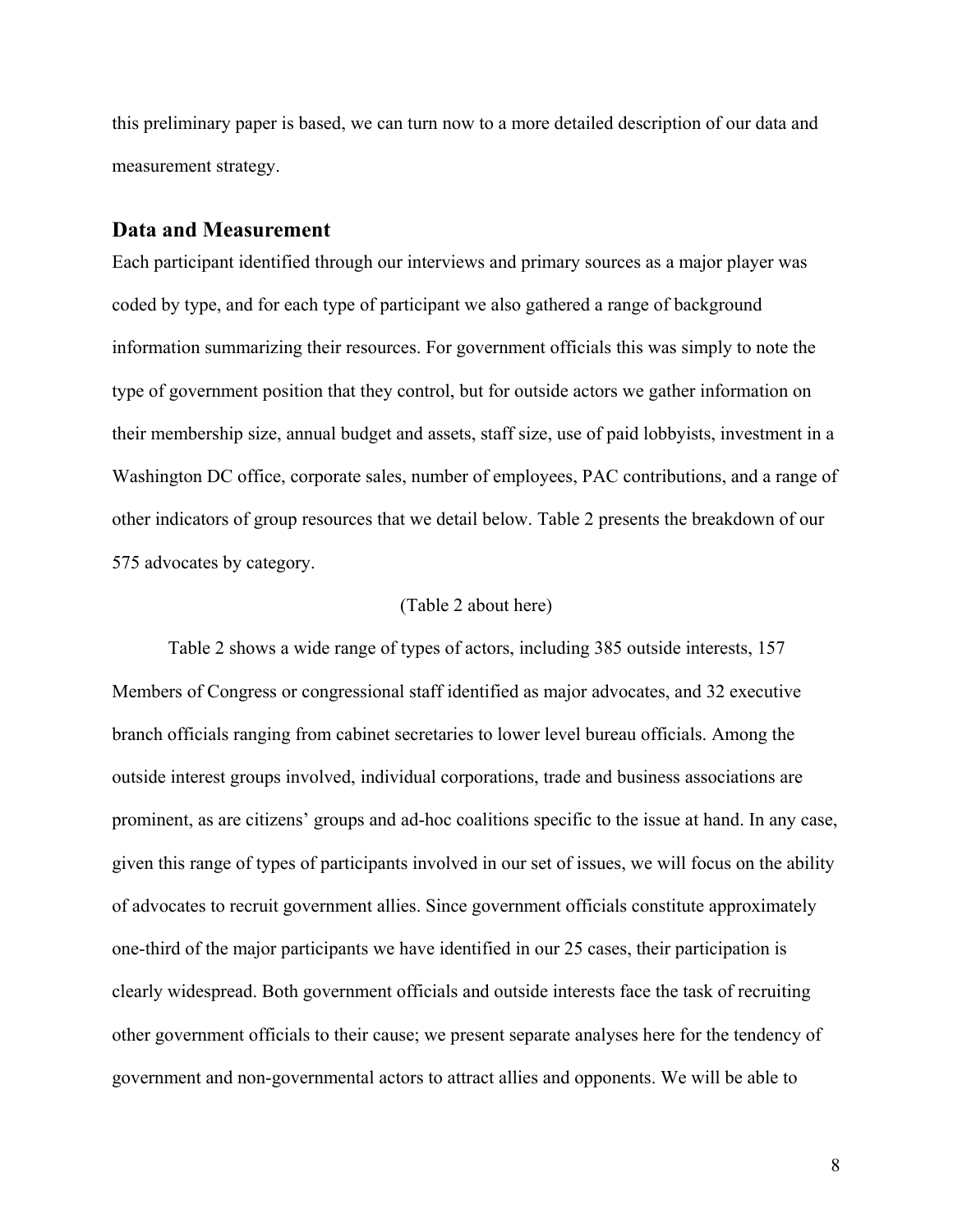determine whether these officials systematically intervene in those cases where the most Fortune 500 corporations are also involved, whether there is a partisan determination of involvement, whether PAC contributions from the various sides explain these behaviors, or what. Before turning to the analysis, we first discuss our efforts to gauge the various resources of the various participants in the advocacy process.

#### *Indicators of Material Resources*

A great variety of actors are represented in our 575 participants, ranging from the American Association of Retired Persons, several of the nation's largest corporations, local governments, educational institutions, citizen groups, labor unions, trade associations, and such professional groups as the American Speech-Hearing Language Association. How to determine their resources?

While most authors agree that resources are the foundation of all advocacy activity, their effective measurement remains elusive. Scholars discuss various conceptualizations of a group's resources ranging from massive campaign contributions to a knack for getting one's foot in the door, and lament the difficulty in measuring such disparate types of advantages. Because of the imposing scope of a comprehensive method of resource measurement, many scholars have used only one or two measures to represent resources generally. Using a single indicator alone as a proxy for a group's total resource base fails to distinguish groups' different types of resources. Taking all types into consideration offers a more complete picture of the set of resources a group controls, and allows us to assess the impact of the different types. To accurately assess the relationship between the strengths of groups and their ability to gain allies we must first improve upon the state of resource measurement. We describe first the individual actor resource data collection and measurement, and explain the construction of our actor level budget resource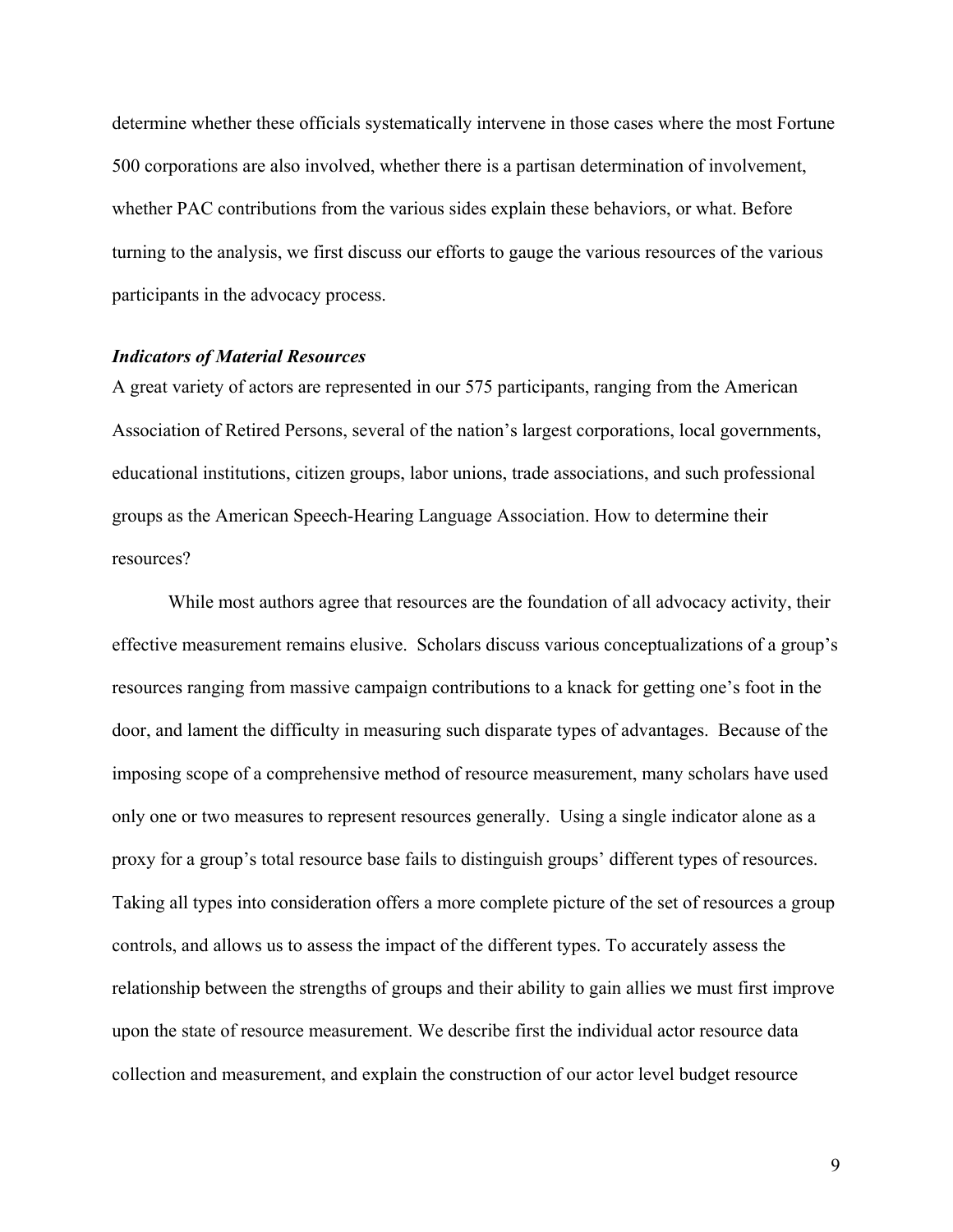index. Second we describe the calculation of the aggregate resources of an advocate's perspective, and four indexes we constructed to simplify analysis. Descriptive statistics of the various individual and aggregate resources, as well as information on the index constructions can be found in the Appendix.

When we identify an individual or group as a major participant in one of our cases, we systematically code a variety of bits of information concerning each participant. For different types of participants, different indicators of resources are appropriate—corporations have different types of resources than membership organizations, for example. In this section we review each of our measures in turn.

#### *Individual level resources*

The first measure of actor resources is a dichotomous variable indicating membership in a coalition; this is coded from interviews and other public sources, including press releases and our list of participants. Those actors that are part of a formal coalition may be more likely to gain government allies than those that are not.

Second, if the group has members we note the total membership size as well as separate subtotals indicating memberships of individuals, organizations, corporations, local chapters, and other types of members. Data are taken from Associations Unlimited (AU) and in some cases, if not available in AU, from organizational web sites. (In this paper, because of low numbers of groups coded so far, we do not analyze separately the numbers of different types of members, though we plan to do so in the larger project when we have complete data on a larger number of groups.)

We use *Washington Representatives* to collect the following information: 1) the presence or absence of an affiliated political action committee; 2) the presence or absence of a D.C. office;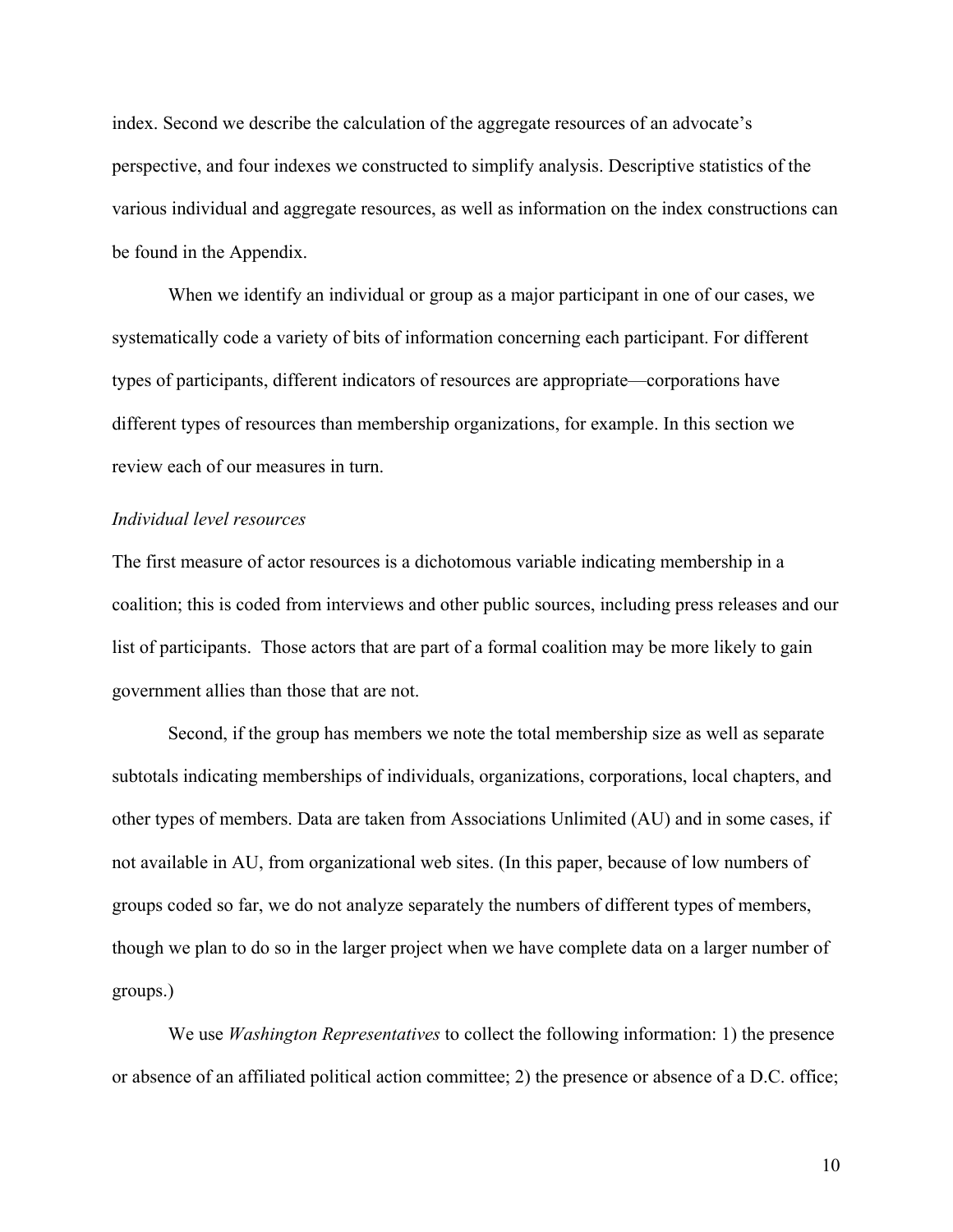3) the number of on-staff professional advocates or lobbyists; and 4) the number of outside counsels retained by the organization. These indicators are included separately tapping different aspects of Washington resources.

Staff size and annual budget were collected for each group reporting them from AU; assets and annual income were also gathered from the IRS Masterlist for all non-profit organizations. In cases where we had budget data self-reported to AU as well as that reported to the IRS, we used the average of the two. As numerous scholars have noted, staff size is highly correlated with budget (the correlation in our sample is .958), and these budgetary resources together formed clearly identifiable factor, which we combined into an index of budget resources. This is described in more detail in the appendix, but it consists of the four measures mentioned in this paragraph. In case of missing data for one or more of the component parts of the index, we imputed the values of the index by multiplying the scores and weights of the available indicators by the appropriate weight to scale the variable as it was with all four indicators available.

Organizational founding dates are taken when available from AU; we can distinguish between recently created groups and those with long established histories. In the analysis that follows we do not make use of this variable but we expect age to load as a factor with monetary resources when we have more complete data.

Corporations have different types of resources than membership groups, and we code their resources as follows, taken from the Fortune 500 website and occasionally from individual corporate reports and web sites: Annual sales, annual income, number of employees. These variables load clearly into a factor of corporate monetary resources, described in the Appendix, which is the index we use in the analysis below. Because we have relatively few corporations in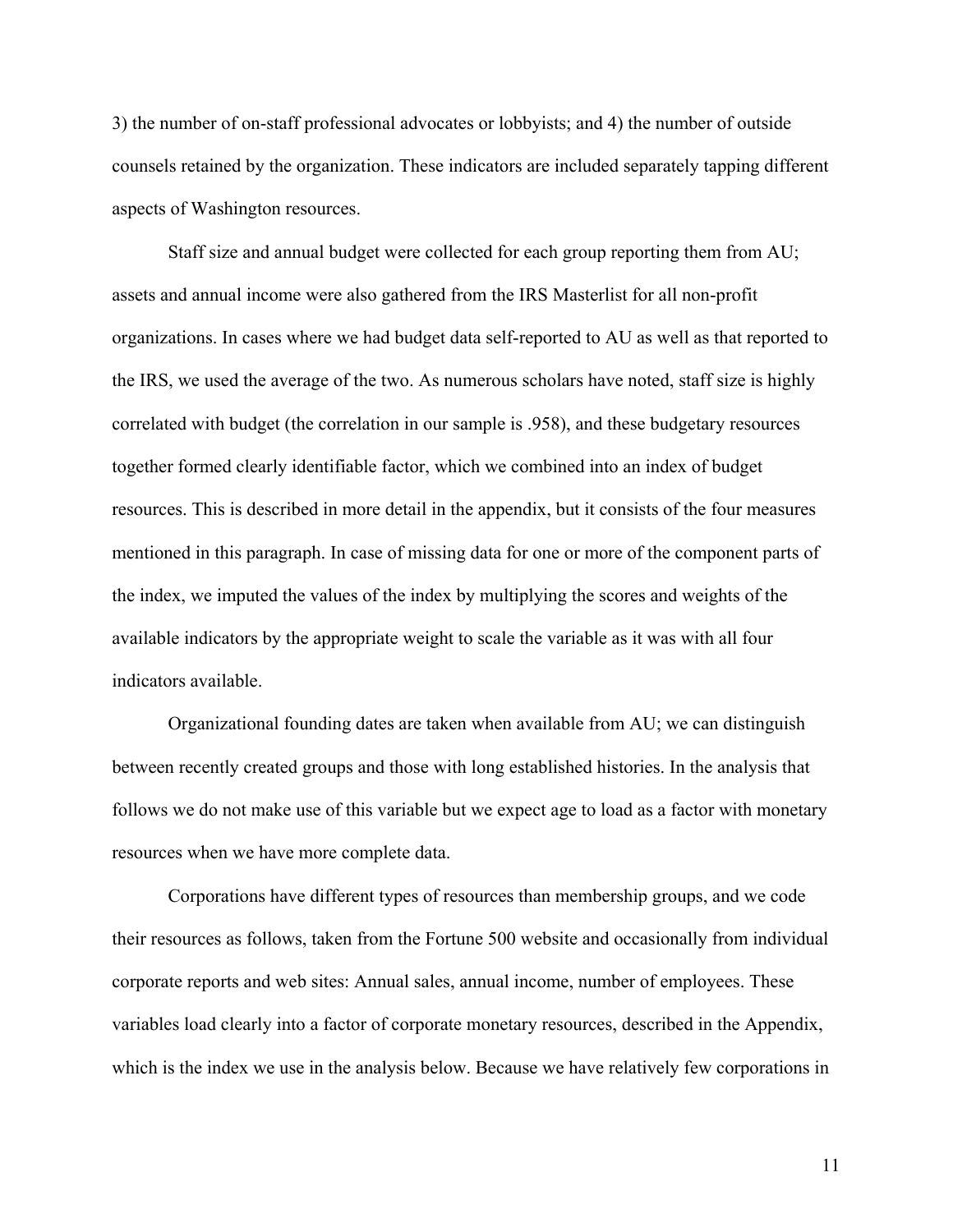the analysis to date, we do not include this index for individual corporations, but we do include its aggregated figure for each perspective, as described below.

We have not yet gathered this information but we plan to gather data from the FEC on PAC contributions by each of our actors as well as that from the Lobby Disclosure Reports on lobbying expenditures by each actor. These data are not yet included in this analysis.

We did not code individual resources for government officials but rather divided them into categories by rank. Congressional actors are rank and file; committee (and subcommittee) leadership; and party leadership. Executive branch officials are bureau-level; agency/department level; and White House. Republicans, Democrats, and nonpartisan career government officials are coded separately, so that when we have full data we will be able to note the differences in lobbying towards those in the majority and those in the minority party in Congress.

No statistical summary of material resources can tap all dimensions of interest, and certainly none will tap perfectly such important resources as access, credibility, knowledge of key players, accumulated expertise in an issue area (though we expect that our index of Washington resources, representing the presence and size of an actor's DC lobbying capacity, to come close). Nonetheless, we have adapted a strategy of searching widely for a broad range of indicators of material strength, and to construct indices based on many of them rather than on one or just a few. This time consuming work proves valuable in generating a list of the resources available to each participant and can be aggregated to construct indices of resources available to each perspective as well.

## *Perspective Resources*

The various types of resources of the individual actors composing a perspective are aggregated to yield indicators of the strength of each of the resources for the entire perspective. From this set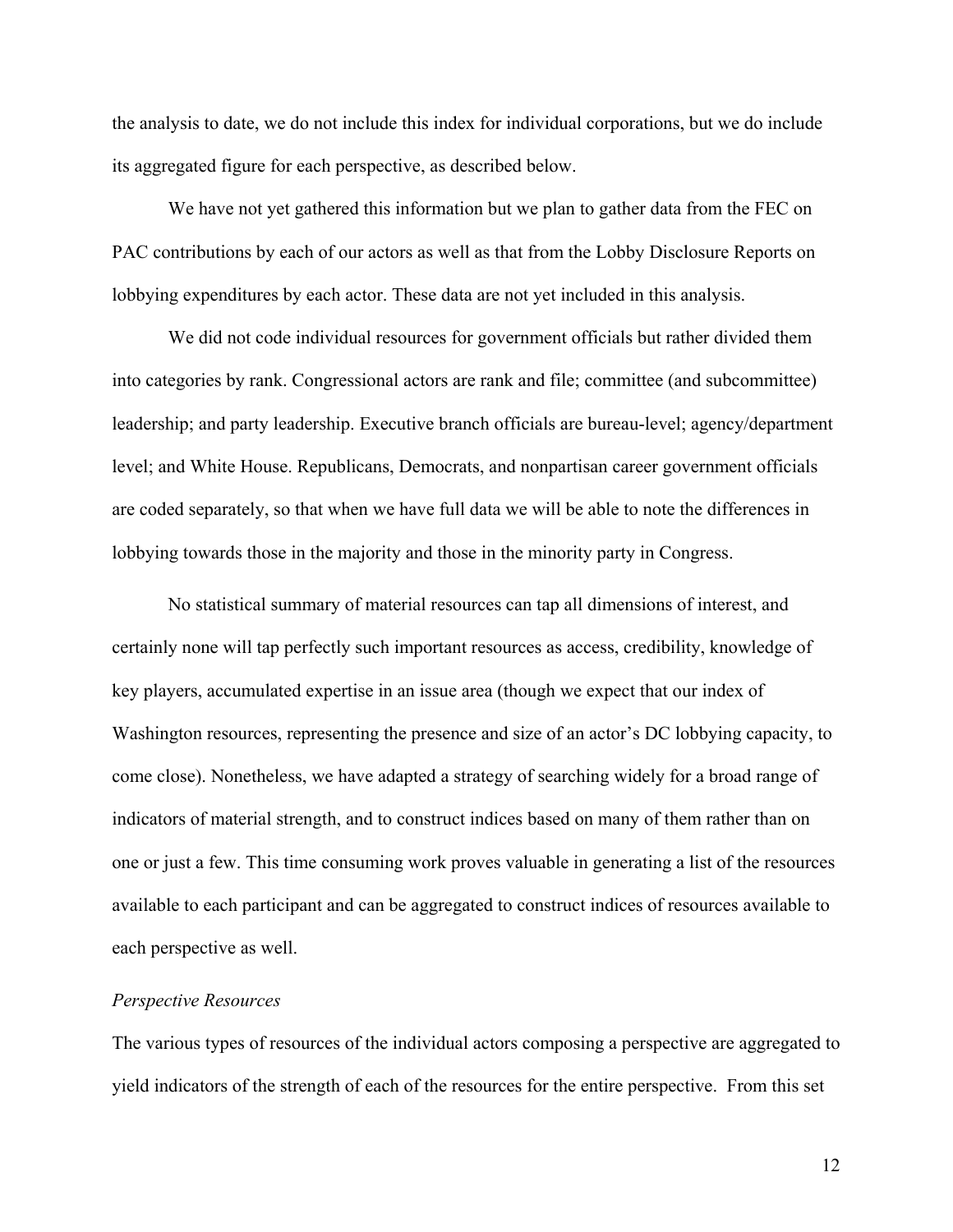of variables we create two types of indices: Aggregated resources, and allied resources. Allied resources are simply the aggregated resources of the perspective minus the resources contributed by the individual participant. This allows us to test separately models relating to individual resources with models focusing on the resources of allies, with our allied resources measure not being contaminated by the resources of the individual group, as the aggregated resources are. For government actors there is no need to create separate allied and aggregate resource indicators since the government officials do not contribute these types of resources to the perspective. As we will show below, individual resources, while correlated with aggregate resources because by definition one includes the other, show very little correlation on average with our various indicators of allied resources. This means that, so far, we have found that large corporations do not work only with other large corporations, that citizens' groups do not operate in a permanent ghetto of the poorly endowed, and that the average perspective shows a greater diversity among its membership than one might expect.

The perspective resources are measured through a series of indices. Total membership data from the individual participants is summed across all members of the perspective, separately for individual, institutional, corporate, associations, and government units as members and these counts of different membership types are then aggregated into a of overall membership index. In later analyses, with more data available, make use of the various membership measures, but for this paper we use a single index of total aggregated overall membership, as laid out in the Appendix. (Readers may note that two of the membership types do not load on the factor but we have included them nonetheless; with additional data collection we expect to revise this indicators by analyzing the different types of memberships separately.)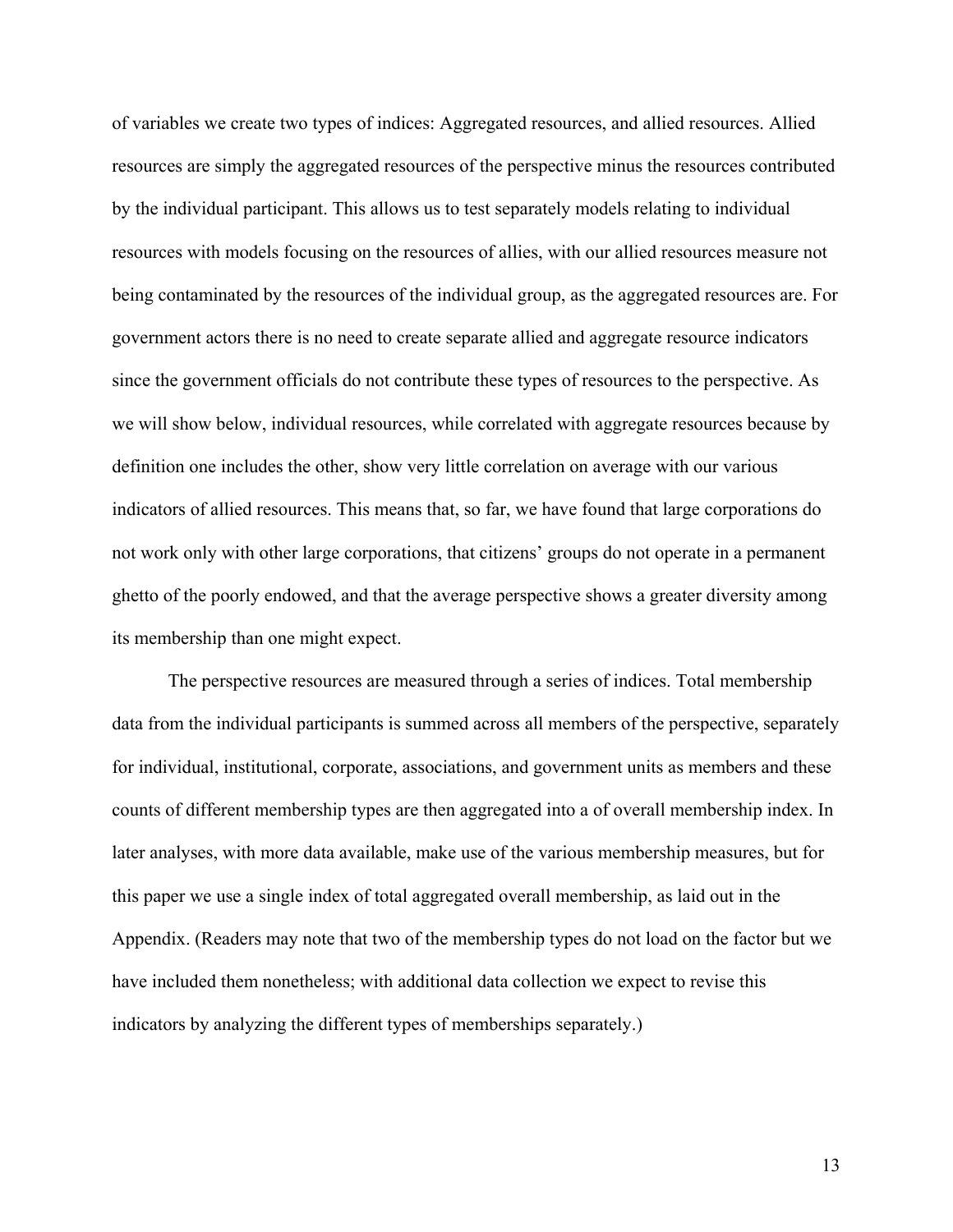Beltway and lobbying resources are aggregated to the perspective level by counting the total numbers of DC offices, PACs, number of lobbyists, and number of retained outside counsels, described above. Once aggregated, an perspective level Washington Resources index was constructed from these four variables. Allied organizational budgetary resources are simply aggregated from the index made at the individual level, as are corporate budget resources. Finally, we aggregate the total number of local chapters of each membership organization; we use this at the aggregate level as an indicator of geographic dispersion. Table 3 shows the correlations among our allied resources and those measured at the individual level.

### (Table 3 about here)

The various indicators listed in Table 3 represent a range of resources available to each of our perspectives. The low levels of correlation between the individual-level measures and the same measures aggregated from all of an actor's allies indicate the diversity of these perspectives. An actor's individual resources do not predict the type of other actors with whom they will work: the correlation between membership size and total allied membership size is almost exactly zero; that for budgetary resources is similarly below .10. In fact, the table shows that across a range of indicators of resources and characteristics there is virtually no relation between a single actor's resources and those of their allies. This is a useful methodological characteristic of our dataset, but it is also heavy with substantive implications. Groups work in diverse perspectives, on average.

#### *Additional Variables*

In addition to individual and perspective resources we also include a variable of partisanship of the perspective. This is the absolute value of the percent of Democratic perspective members minus fifty. Thus, the larger the value the more fully Democratic or Republican the perspective,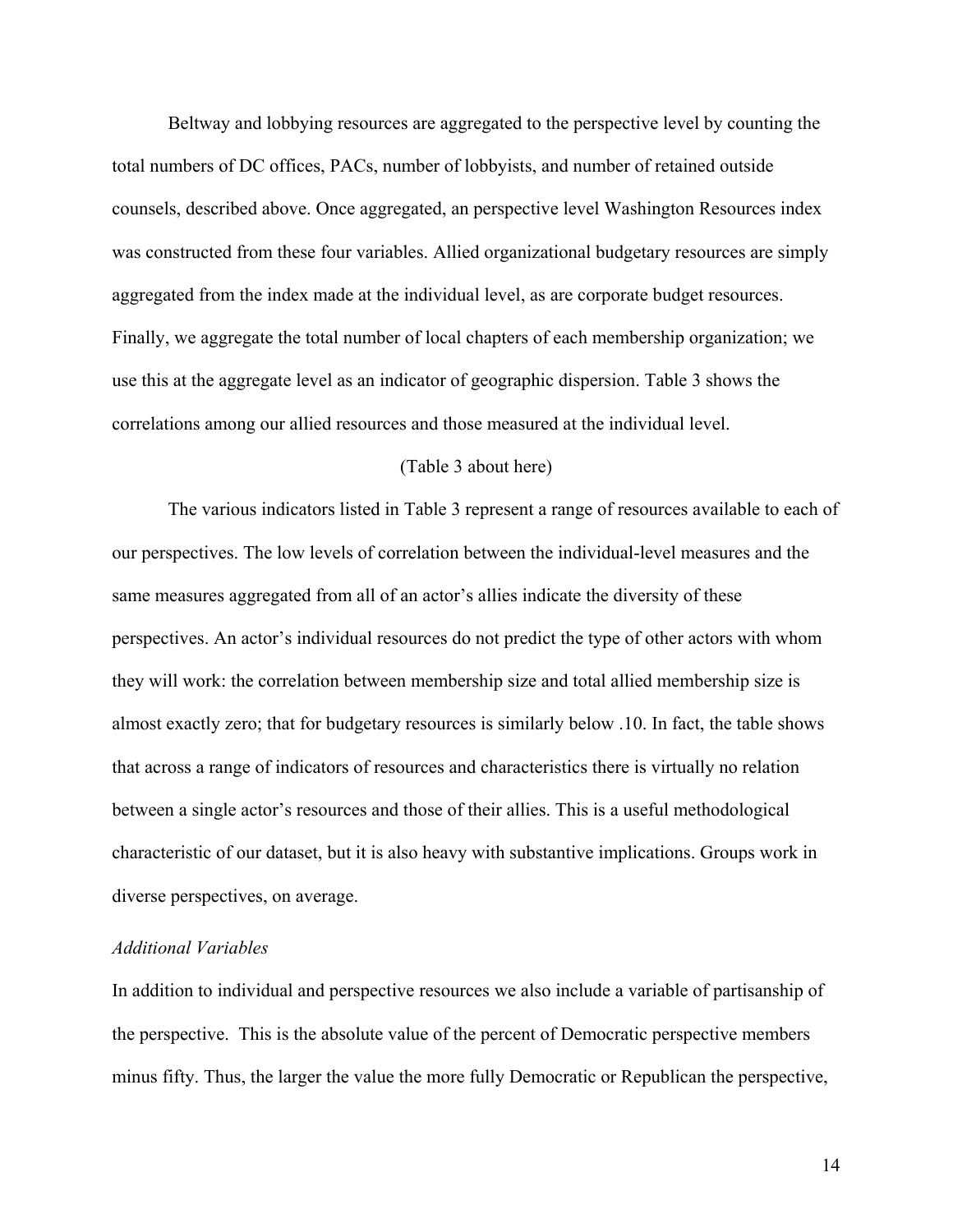the smaller the value the more bi-partisan the coalition. Sixty-three percent of the participants in our study so far participate in perspectives that are at least nominally bi-partisan—that is, there is at least one member of each party involved, if any partisan figures are involved. Fully 37 percent of the actors participate in perspectives are purely partisan affairs, however. Just ten percent of the actors participate in perspectives that are evenly balanced between Democrats and Republicans, while exactly half are involved in perspectives that have roughly equal numbers of members of each party—that is, with a score on our partisanship variable between 0 and 25, where 50 represents purely partisan perspectives.

We also measure the overall size of the perspective by a simple count of the members (perspectives range from 1 participate to 58, with an average of 19); we also count the number of non-governmental actors so that we can relate this to the ability of recruiting government allies without including these officials as part of the indicator variable. This indicator equals the total perspective size minus the number of government actors in the perspective. This gives us a clean measure of perspective size outside of government, unrelated to the presence of absence of government officials in the perspective. As we will see below, government officials are quite prominent in some perspectives; on average there are 4 government allies, or 21 percent of the typical perspective, with a range of 0 to 10.

Finally, we control for the salience of the issue, which allows us to assess if it is simply the more salient issues that draw the most government allies and/or opponents. We include two measures, one to measure salience inside the beltway and the other outside the beltway. These indicators come from documentation counts collected for the larger Advocacy and Public Policymaking project. We conducted keyword searches for our 25 issues on the websites of the Library of Congress, the House of Representatives, Lexis-Nexus Congressional Universe, and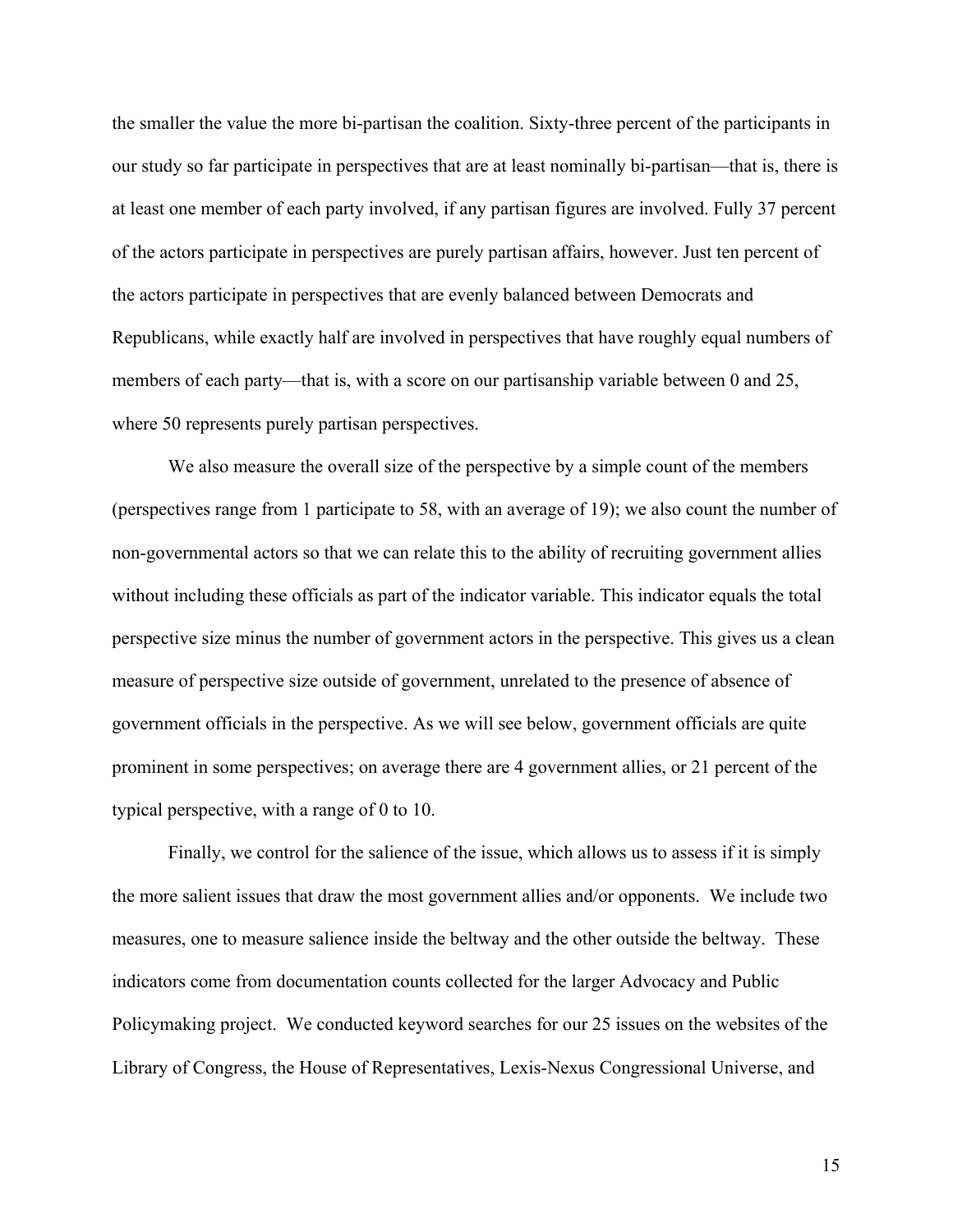*National Journal* Online. The inside-the-beltway salience index is constructed from retrieved document counts of floor statements concerning the issue by members of Congress, web pages on the case on House member sites, witness testimony on our issue and finally, articles on the topic in the *National Journal*. The number of news stories in the nation's major papers is used as a proxy for salience of an issue outside the beltway. Each of these indices is based on a factor analysis reported in the Appendix. In our larger project we expect to combine the counts of newspaper articles with our indicator of television news stories on the topic, but with our limited data collection so far this indicator did not load on the same factor so for this paper we have used just newspaper articles as a measure of outside-the-beltway salience.

#### *Counting Government Allies and Opponents*

Our dependent variable of interest in this paper is a simple count of the number of federal government officials actively advocating or opposing the views of a given perspective. An official can constitute his or her own perspective if they advocate a position shared by no other actors. Typically, however, officials are involved in coalitions with others outside and inside government. Note that we do not count officials as allies of anyone if they are simply in a position to make a decision. They are included in our database not simply if they are the targets of lobbying activity. Rather, we seek to identify each major player in the advocacy process, so we count only those who are actively involved in trying to advocate to others. Technical staff from the professional units of Congress such as the Congressional Budget Office, staffers from the Health Care Financing Administration (HCFA, as it was called during the time of our study), and others who may well provide important technical data are not counted as advocates in our study, unless and until they play an active role in attempting to advocate a given position. Similarly, fence-sitting Members of Congress who have not decided which way to vote and who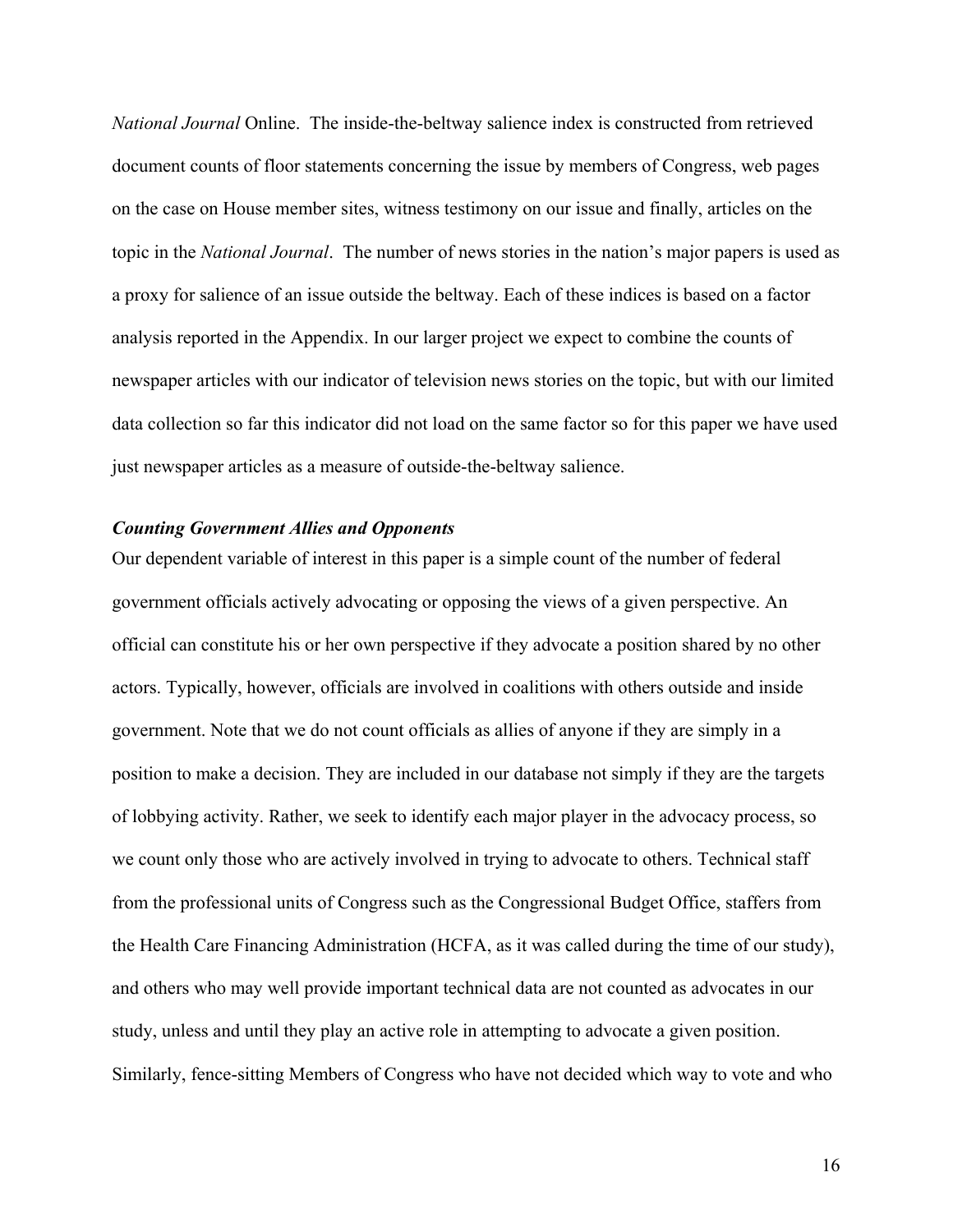may be the targets of considerable lobbying are counted as advocates only if they use their bargaining position actively to advocate for changes in a policy. They are not counted as advocates merely be the fact that they end up having to choose to vote one way or another; advocates must actively attempt to persuade others, through whatever means that others notice.

Table 2, above, indicated that 157 Members of Congress and 32 officials of the executive branch were active participants in our various issues. As that table noted, we can count separately the numbers of high, medium, and low level officials active in both Congress and in the executive, and we have constructed indices of these counts to see if certain types of groups may be successful in recruiting rank and file Members of Congress, for example, whereas other groups can routinely recruit Cabinet Secretaries and leading figures in the majority party leadership. As of this writing, we have too few cases in these indices to support any robust findings, so here we report only the aggregated counts with all government officials combined. In future work, with more of our cases coded, we expect to analyze these different types of government officials in more detail.

Counting the number of government allies and opponents is simple once each actor is coded into a perspective, and after we note which perspectives are actively opposed by which other perspectives. For each of our 66 perspectives so far coded we have noted whether that perspective has any active opponents, and our government opponents variable counts the numbers of government officials among this group for each perspective. Many of our perspectives have no active opposition, and several of the cases display complicated patterns of alliance and opposition. For example, on the debate over repealing the estate tax (issue 14 in Table 1), there are three perspectives. While the first two perspectives are clearly and actively opposed to one another, the third perspective, proposing alterations to the tax, is not actively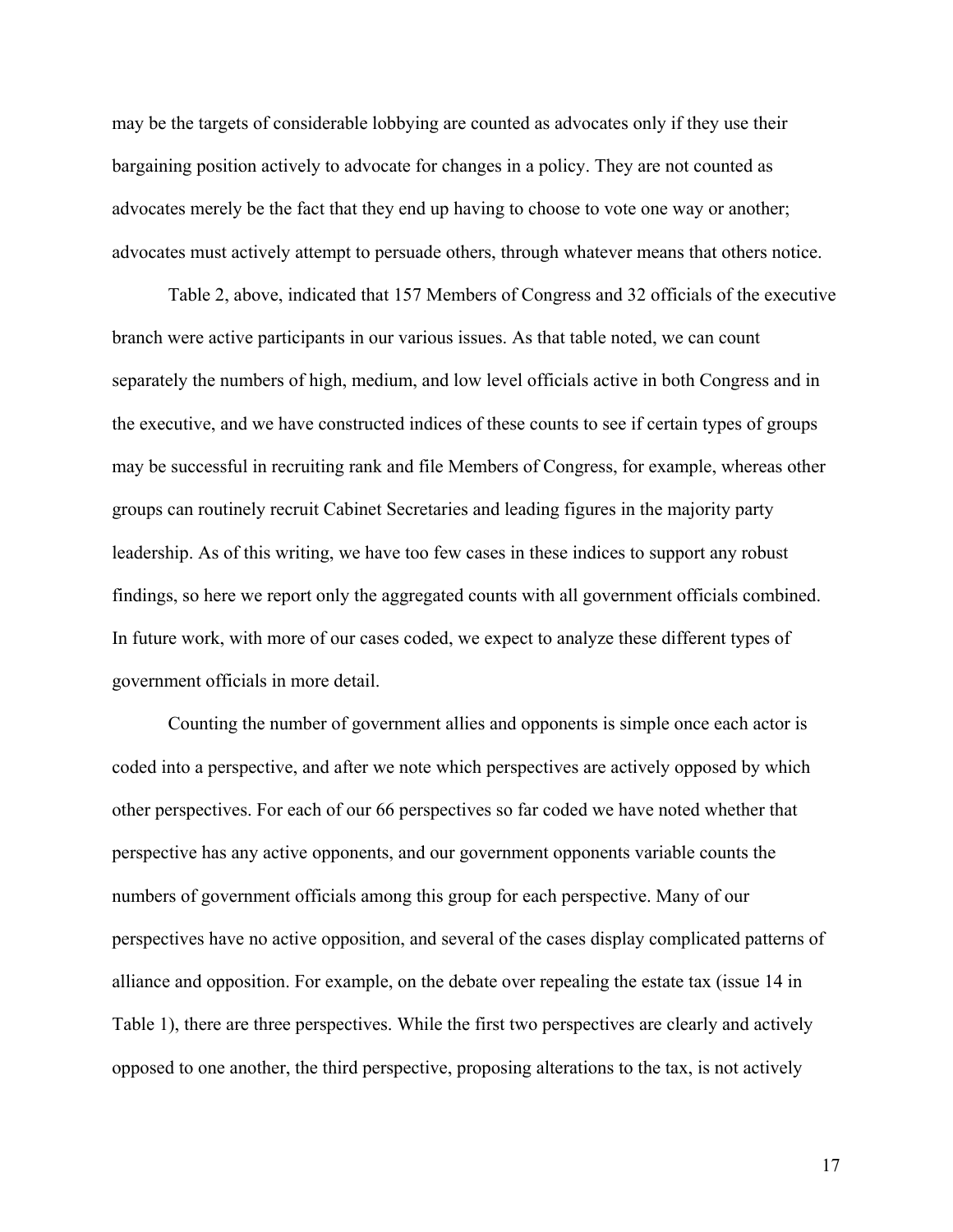working in opposition to either of the other two. Table 4 presents the total numbers of government allies and opponents for each of our 575 actors. Note that for government officials themselves, their number of government allies is the same as that for other members of their perspective minus one. (One cannot be one's own ally, in other words.) Our counts of low, medium, and high level allies are similarly adjusted so that they represent the numbers allied with each individual actor in each perspective, though we do not present those data here.

### (Table 4 about here)

The number of allies an actor was able to gain exhibits a significant degree of variation. We see some actors with little governmental support, with 105 actors (18 percent) having no allies and 63 having only one, while others were quite successful in their search for allies; 19 actors have 10 different government allies. The majority of participants had 5 allies or less. We see a similar pattern in the number of opposing government officials, with most actors attracting five or less. Note that 82 percent of the participants in our cases work within a perspective with at least one active government official not just leaning their way as they make decisions, but actively advocating their cause. Active opposition by government officials, present for 71 percent of our actors, is also a common feature of the lobbying landscape. These numbers are quite robust and correspond almost exactly to those reported by Baumgartner and Leech (1998b) based on a survey of interest groups Leech conducted in 1995. In answer to the question of whether any government officials actively opposed them, approximately 70 percent answered yes; approximately 80 percent indicated that some government officials actively supported them on the issue that they were discussing.

Having laid out the various indicators and methods of collecting our data, we can turn now to an analysis of outside interests' abilities to attract government friends and foes.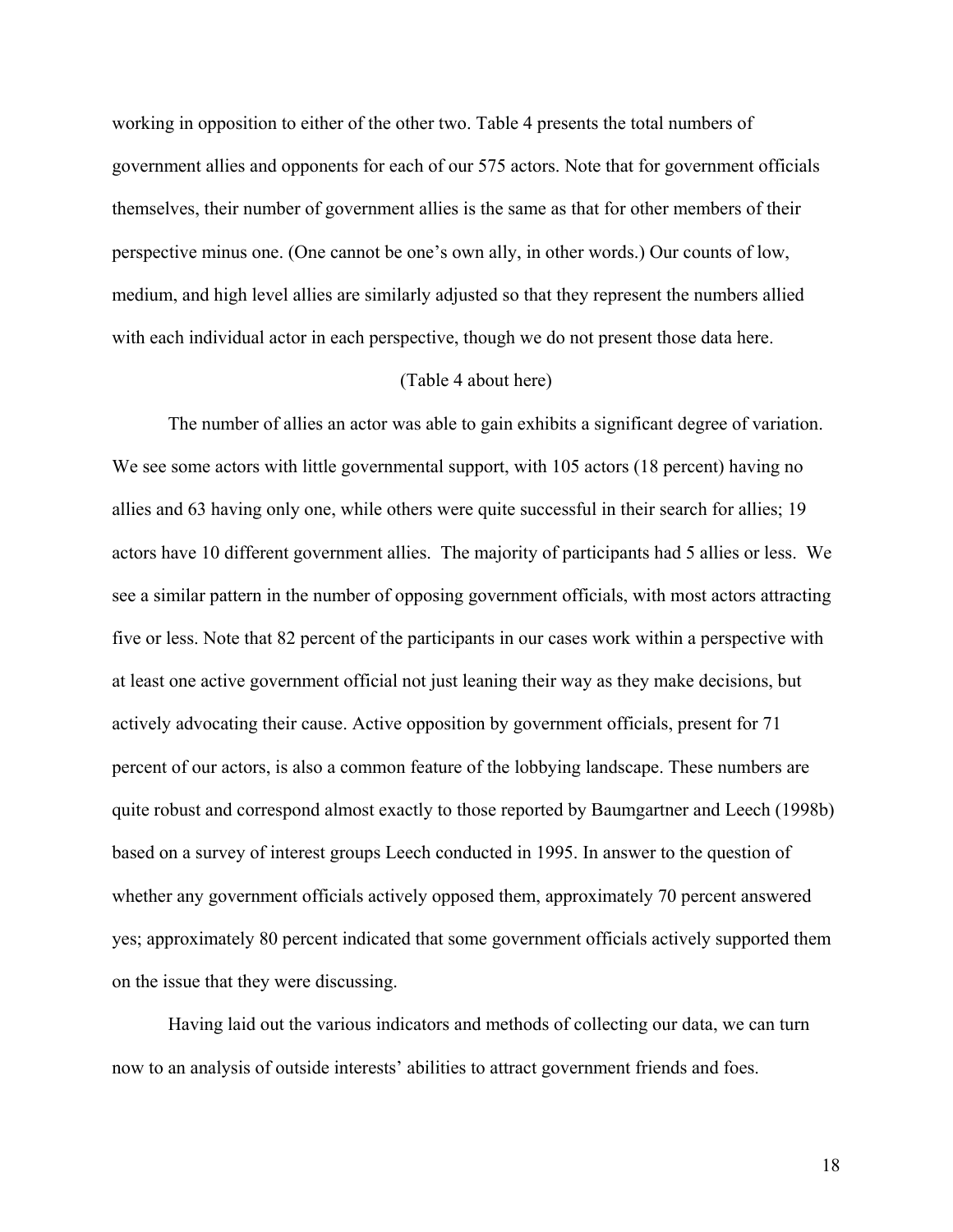## **Methods and Analysis**

In this section we present a series of four analyses. Each is designed to predict the number of government officials actively supporting (or opposing) the work of a given advocate. Since some of our advocates are government officials themselves and some are outside of government (and since we have different indicators of resources for each), we present separate analyses for the two groups. So we turn first to a model predicting the ability of a government official to attract other governmental allies; then to a model for government officials predicting their likelihood of attracting opponents; then the same two models for outside interests rather than for officials themselves. In each case, we present three models: a baseline model, a model including the aggregated resources of one's allies, and a model including these factors plus a series of measures of one's individual resources. As the results make clear, individual-level resources have little impact once other factors are controlled. This finding holds even for government officials themselves. Cabinet secretaries and the leaders of Congress are no more likely to recruit allies to their cause than are rank-and-file members of the congressional opposition, other things held constant. The involvement of any single individual actor, even the most powerful, has little impact on the lobbying structure, controlling for the overall resources of the other actors involved.

We present three models increasing in restrictiveness. The first model is a baseline model containing the independent variables of perspective partisanship and size and issue salience. We then add the block of variables assessing the impact of the perspective level resources for the second model. The third additionally includes indicators of individual level characteristics, to form the complete model. While the interpretation of the negative binomial coefficients (which we explain in more detail below) is different from the familiar OLS parameter estimates, the interpretation of their significance and direction are similar. We use a negative binomial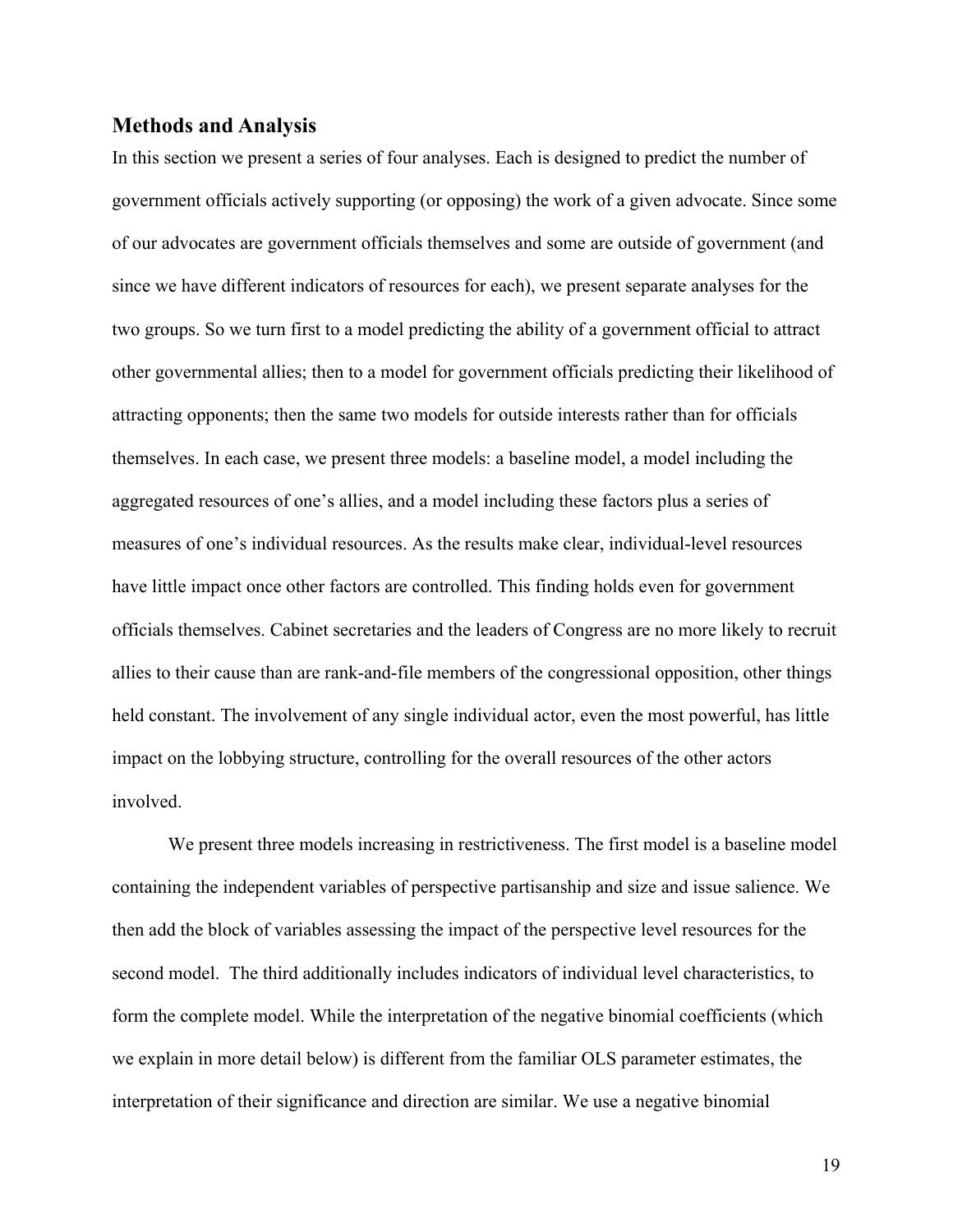distribution in place of the more common OLS estimation because the dependent variables are event counts rather than continuous variables. This maximum likelihood estimation technique produces more accurate parameter estimates and thus more reliable results. Also, this distribution relaxes the assumptions of independence of the observations; an appropriate modification considering the linkage between the number of allies one actor has to the number of allies another actor of the same perspective has.

Because of the limited number of cases we concentrate here on the significance of blocks of independent variables and not on particular parameter estimates. In the current analysis we find a relatively high degree of instability in the coefficients, likely due to the modest number of cases; as such we urge caution in the focus on any individual variables and parameter estimates at this point. With the collection of more data we are confident the individual coefficients will become much more robust, and we expect that several may change significantly from what we present here, based as they are on only 25 cases from a much larger study. In contrast to the individual parameters, which show some sensitivity to the particular specification of the model, the clusters of baseline, allied, and individual resources exhibit considerable robustness to various specifications, and we focus for that reason on these groups of variables instead.

Looking first at the government official model, using maximum likelihood estimation, Tables 5 and 6 present negative binomial regressions on the dependent variables of total government allies and total government opponents. This model was run only on those actors that were government officials, not the entire dataset, 171 cases in all. Note that we include dummy variables for the type of actor; the excluded variable is Democratic rank and file. Coefficients for these actor-types should therefore be interpreted as indicating and expected increase or decrease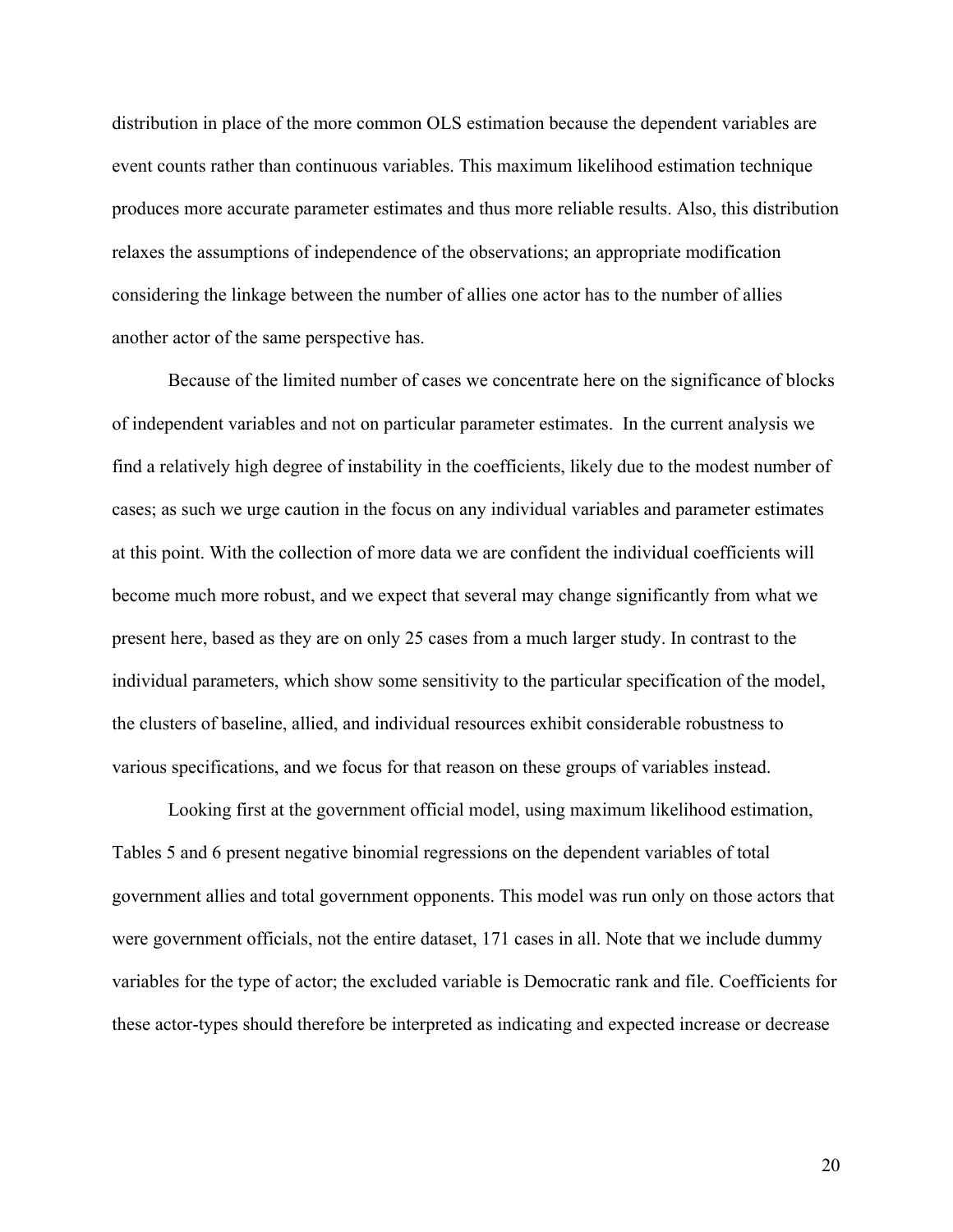in the number of allies and opponents compared to backbench Democratic Members of Congress.

### (Tables 5 and 6 about here)

Table 5 shows that the size of the perspective and the salience of the issue have significant effects on the number of allies and that these findings are robust across the three models. Few of our individual level resource indicators are significant in either the model predicting the recruitment of allies (Table 5) or opponents (Table 6). More important than the individual coefficients, however, is a comparison of the value of the different models. Each table presents a set of likelihood-ratio tests for the significance in difference across the models, and in each case we see that model 2, including allied resources, presents a statistically significant improvement over the baseline model, whereas model 3, including individual-level resources, presents no significant improvement over model 2. In table 5 we see these numbers quite starkly, with probability values of .0165 for model 2 v. model 1, but only .6593 for model 3 v. model 2. Similarly in table 6 the probability value for model 2 v. model 1 is less than .0001 whereas it is over .4 for model 3 v. model 2. Clearly, we are gaining something by considering the aggregated resources of one's allies, but very little when we include individual level resources. Tables 5 and 6 refer to government officials; Tables 7 and 8 present the analogous models for outside interests.

### (Tables 7 and 8 about here)

Analysis of the interest-group model shows a greater ability to predict the presence of allies and opponents within government, but confirms the patterns of the other model. We see several significant coefficients relating to the baseline model, appropriately switching signs indicating their links to allies (positive for size of perspective, negative for partisanship) and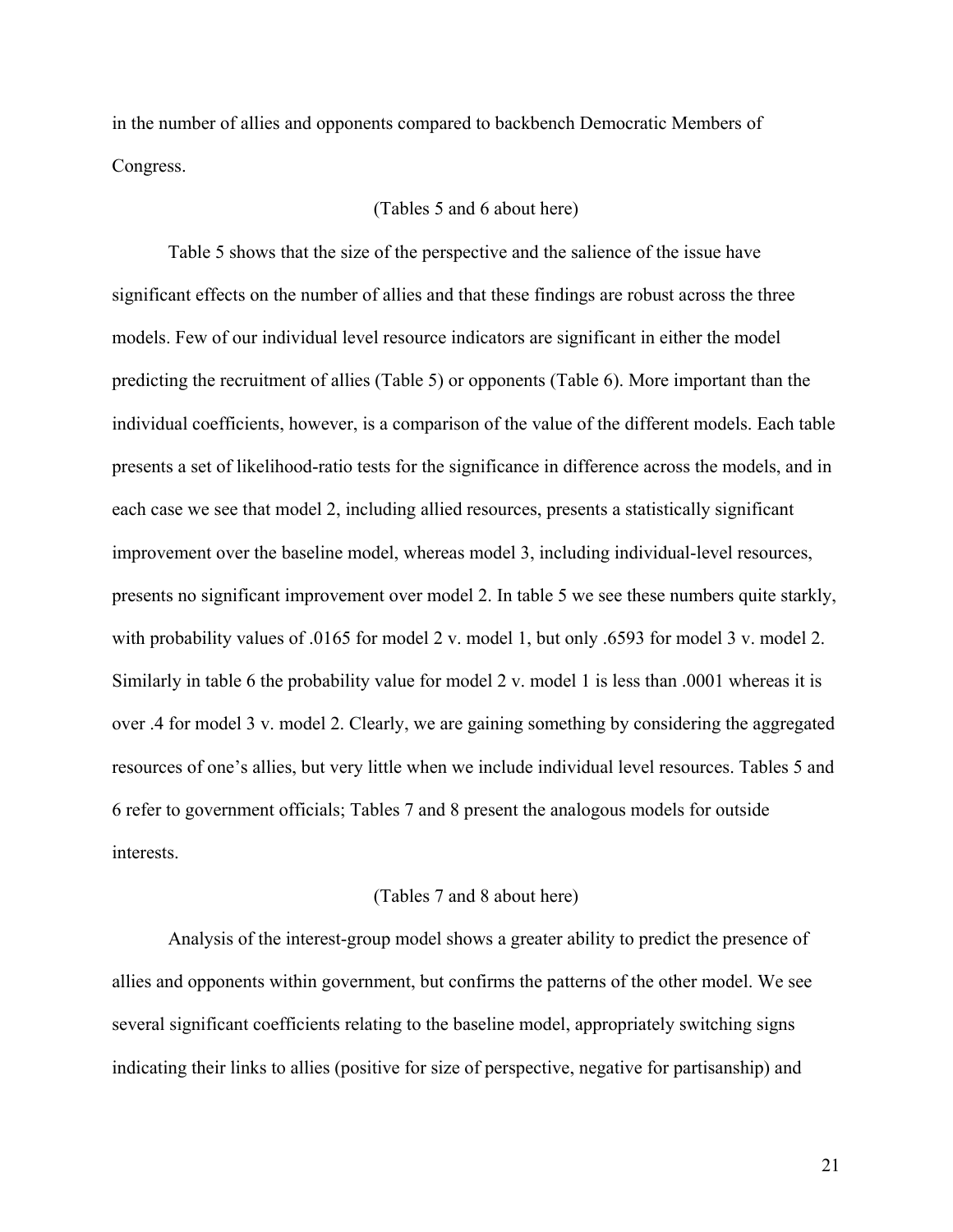opponents (signs switched). Adding the aggregated resources for allied organizations shows some tantalizing indications that Washington resources (investment in lobbying capacity) may be more likely related to the number of one's enemies than to one's allies; similarly it appears that budgetary resources may be more related to the willingness of government officials actively to oppose one rather than to join in an alliance (wealthy coalitions may have the ability to depress active opposition more so than to recruit committed allies). In any case, we see a similar pattern to that in Tables 5 and 6: The second model, including aggregated resources of one's allies, is a statistically significant improvement on the first, baseline, model, but the third model, including individual level resources, provides either no statistically significantly improvement on the second model (Table 7), or only the slightest improvement (Table 8).

## **Conclusions**

We have presented some preliminary analysis from a project that is on-going. We find strong suggestions that our project, when completed, will have powerful evidence concerning the abilities of advocates to recruit allies and to attract opposition in governmental circles. Most importantly for now, we have demonstrated the importance of looking systematically at the patterns of alliance behavior among the actors in our sample of issues.

Lobbyists typically work in packs, not alone. More often than not, these packs include government officials working in concert and coordinating their activities with outside interest groups, corporations, and others who need the help of allies in government and how in turn provide resources and cooperation to them as they work together to achieve some shared policy goal. The pack-like behavior of interest groups and their government allies has increasingly been recognized in various ways in the literature, but most have approached the question from the perspective of why government officials grant access. Mark Hansen (1991) discussed the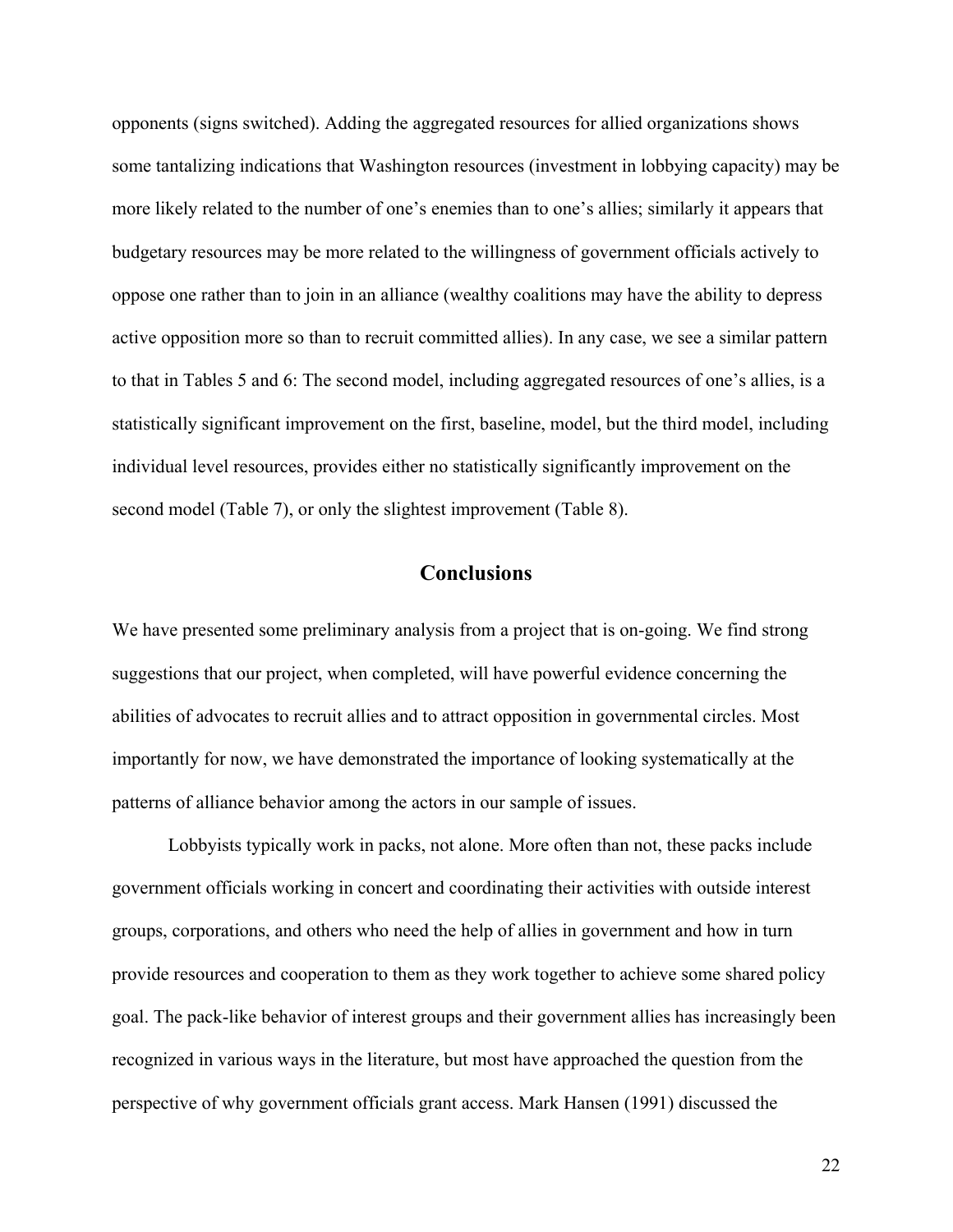conditions under which officials with shared interests with outside interests would grant them long-term privileged access, which may in practice be similar to some of what we see here, though we approach the question in a different way. Hojnacki and Kimball (1998) discussed in some detail the coalitional behaviors of groups, but not with a specific focus on the roles of government officials within those coalitions. Caldeira, Hojnacki and Wright's recent work on mobilization surrounding judicial nominations also found that the material resources controlled by the interest groups had little bearing on their decisions to get involved in a given confirmation dispute (2000, 65). More recently Richard Hall, in a series of papers (see Hall 1998), has modeled the process as one in which groups offer material subsidies to government officials in order to encourage their participation in the issue on which they share an interest. This is to induce the official to become active in this issue rather than in another one where they may be equally interested and motivated, but where the staff, information, and other subsidies may not be available. The ability of interests outside of government to recruit allies inside of government is fundamental to understanding the policy process and democratic representation. With this paper, we have laid out an approach to the question and some preliminary data from a large and on-going project. While this paper alone will not answer all these questions, we hope to make important progress on them in the larger project. To understand the behaviors of groups as they work with government officials, as they do in most cases, we must conceptualize all policy advocates for what they are, not matter where their institutional positions happen to be. Advocates advocate; officials decide. Since there are many officials deciding in many different venues of governmental policymaking, and since the vast bulk of governmental decisions are collective rather than unilateral, those who are decision-makers in one instance are almost always advocates in another setting. We should treat them as such in our analyses.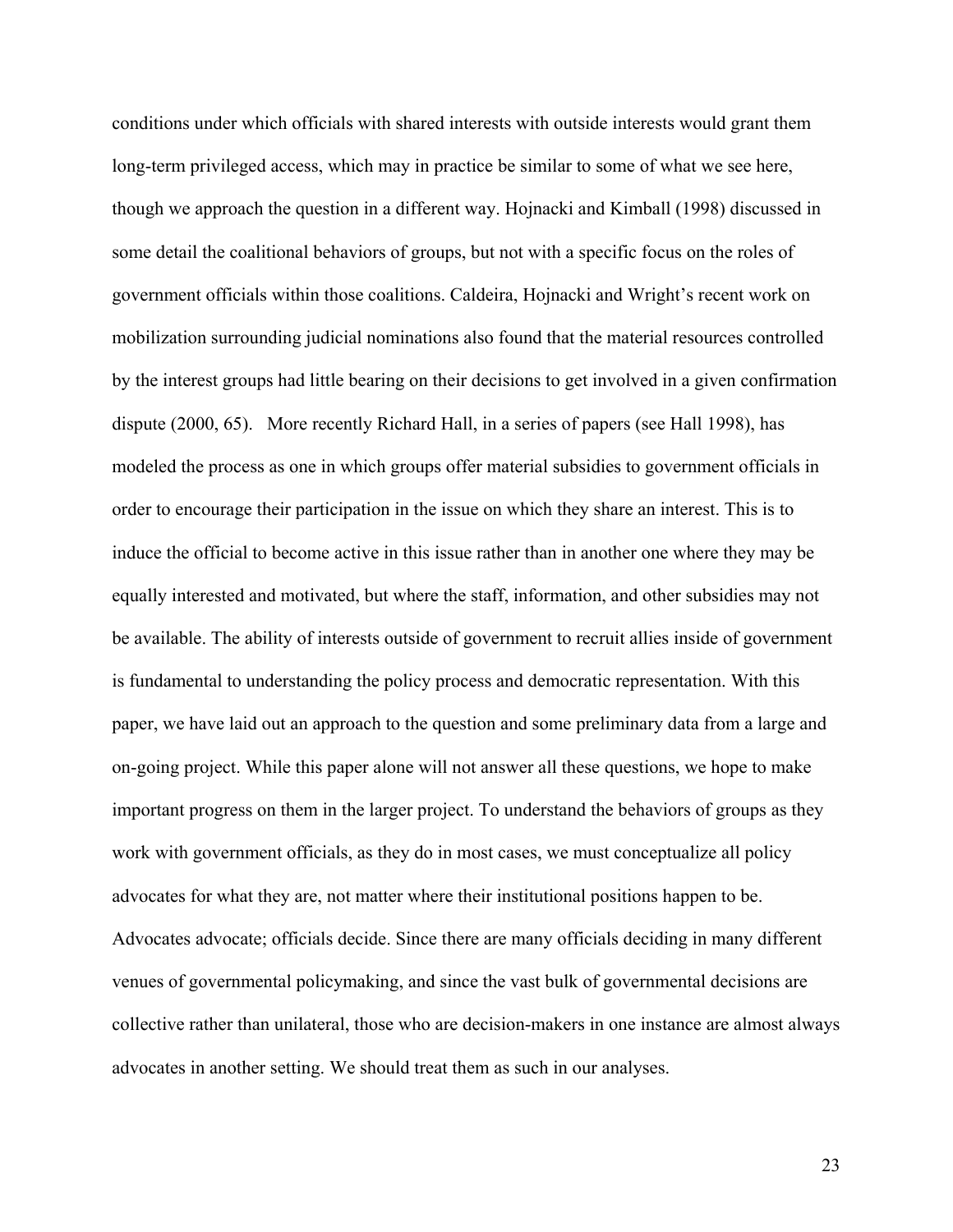#### **References**

- Baumgartner, Frank R. and Beth L. Leech. 1998a. *Basic Interests: The Importance of Groups in Politics and in Political Science.* Princeton, NJ: Princeton University Press.
- Baumgartner, Frank R. and Beth L. Leech. 1998b. Lobbying Friends and Foes in Washington. In Allan J. Cigler and Burdett A. Loomis, eds., *Interest Group Politics*, 5th ed., pp. 217– 33 (Washington, D.C.: Congressional Quarterly).
- Caldeira, Gregory A. Marie Hojnacki and John R. Wright. 2000. The Lobbying Activities of Organized Interests in Federal Judicial Nominations. *Journal of Politics*. 60: 51-69.

Dahl, Robert A. 1961. *Who Governs?* New Haven, Conn. Yale University Press.

- Hall, Richard L. 1998. Lobbying as Informational Subsidy. Presented at the annual meeting of the Midwest Political Science Association, Chicago.
- Hansen, John Mark. 1991. *Gaining Access: Congress and the Farm Lobby, 1919-1981*. Chicago: University of Chicago Press.
- Hojnacki, Marie and David C. Kimball. 1998 "Organized Interests and the Decision of Whom to Lobby in Congress. *American Political Science Review*. 92 (December): 775-90.
- Lindblom, Charles E. 1977. *Politics and Markets: The World's Political Economic Systems*. New York: Basic Books
- Lowi, Theodore J. 1969. *The End of Liberalism*. New York: Norton.
- Mitchell, William C. and Michael C. Munger. 1991. Economic Models of Interest Groups: An *Introductory Survey. American Journal of Political Science* 35: 512–46.

Olson, Mancur, Jr. 1965. *The Logic of Collective Action*. Cambridge: Harvard University Press.

Peltzman, Sam. 1976. Toward a More General Theory of Regulation. *Journal of Law and Economics* 19: 211-40.

Schattschneider, E.E. 1960. *The Semi-Sovereign People*. New York: Holt, Rinehart & Winston.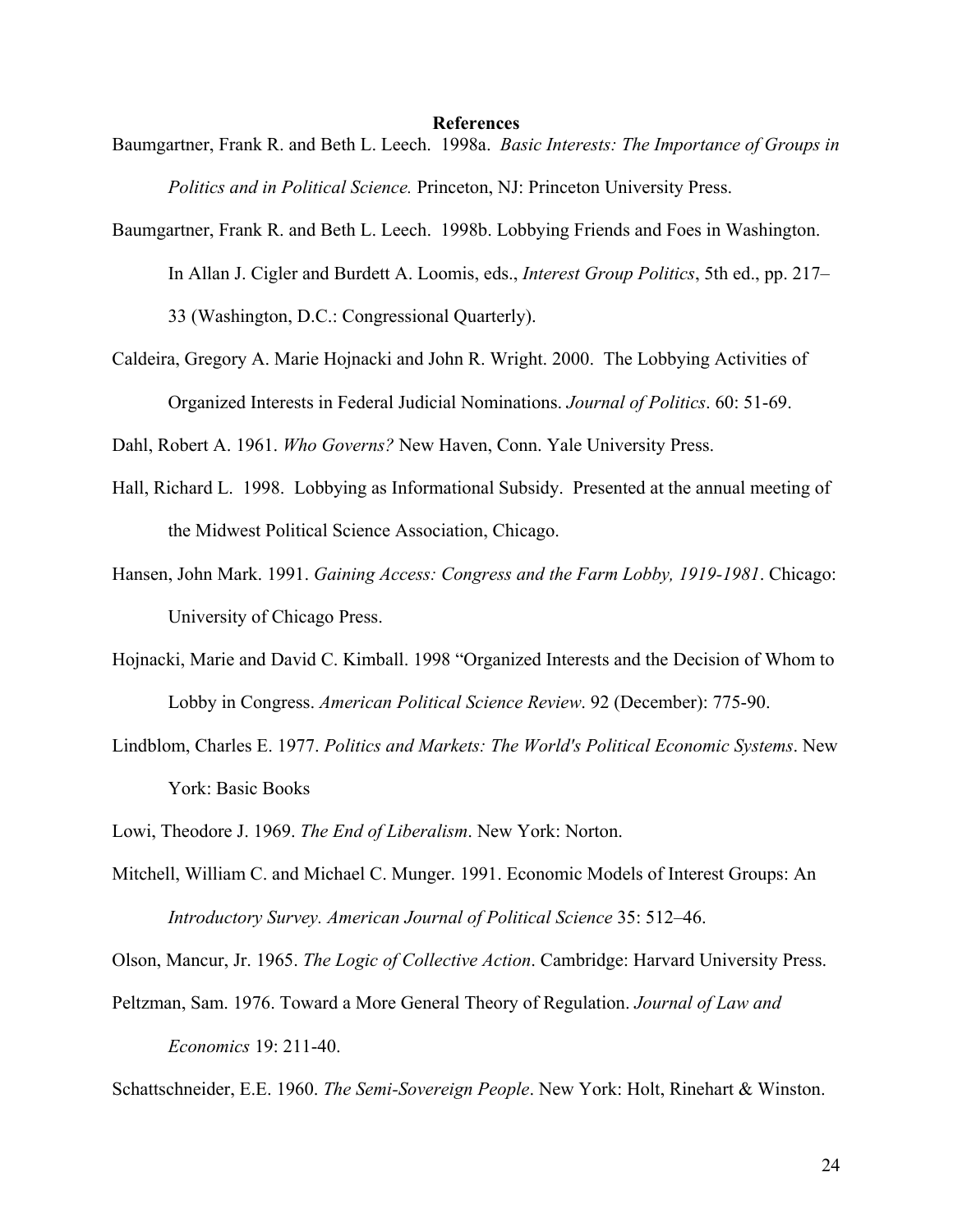- Smith, Mark A. 2000. *American Business and Political Power: Public Opinion, Elections, and Democracy*. Chicago: University of Chicago Press.
- Stigler, George. 1971. The Theory of Economic Regulation*. Bell Journal of Economics and*

*Management Science*. 2: 3-21.

Truman, David B. 1951. *The Governmental Process: Political Interests and Public Opinion*. New York: Alfred A. Knopf.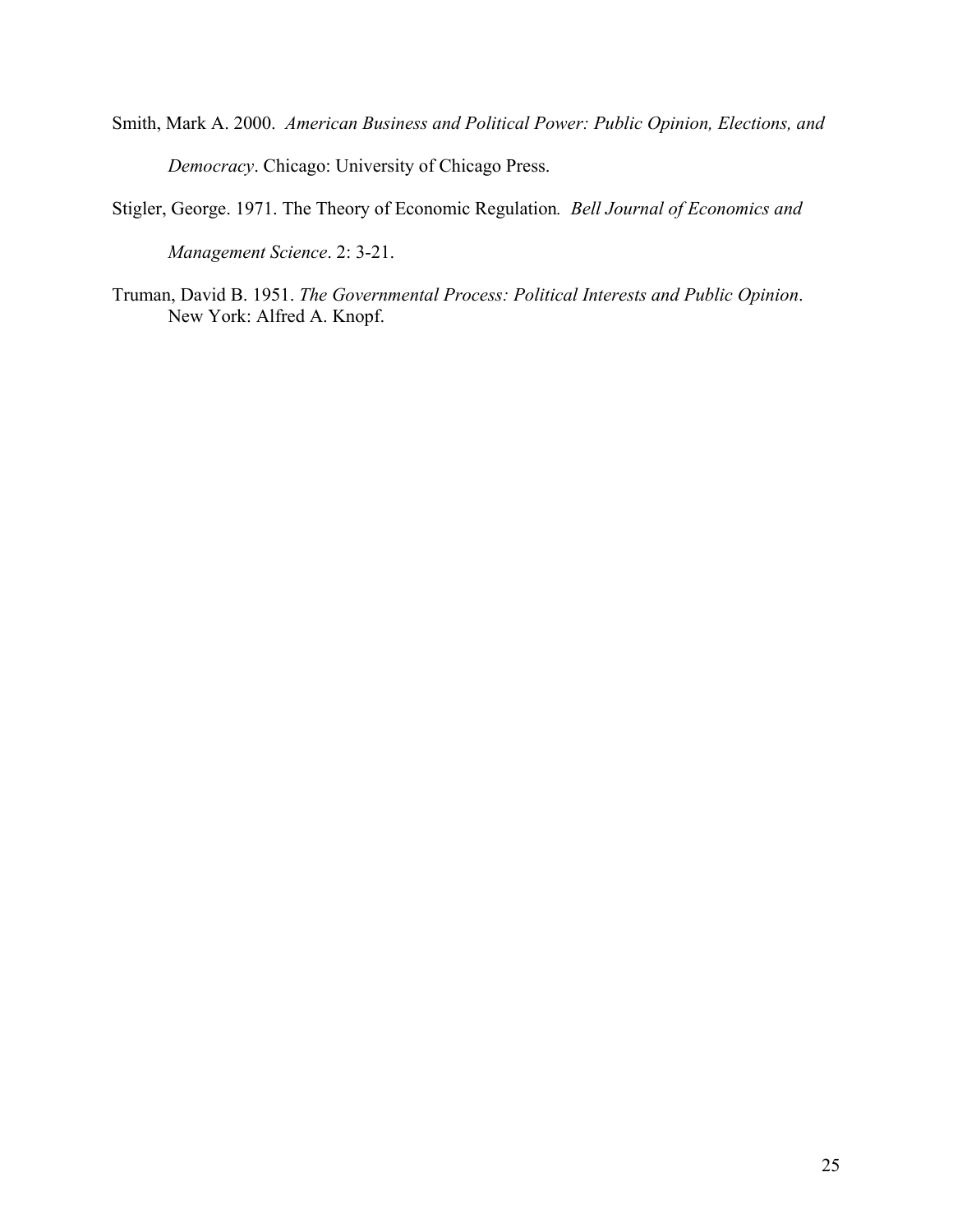|                |                                                                                                                    | Number of<br><b>Participants</b> |
|----------------|--------------------------------------------------------------------------------------------------------------------|----------------------------------|
|                | 1. Extending the Patent Term for Drugs Undergoing FDA Review During the<br><b>Enactment of Hatch-Waxman</b>        |                                  |
| 1              | Proponents of granting patent extension to pipeline drugs                                                          | 7                                |
| 2              | Opponents of granting patent extension to pipeline drugs                                                           | 14                               |
| $\overline{3}$ | Original opponent of granting extension now no longer actively opposed                                             | 1                                |
|                | 2. Hearing Screening for Infants                                                                                   |                                  |
| $\mathbf{I}$   | Proponents for funding hearing screening generally                                                                 | 29                               |
|                | 3. Risk Adjuster for Medicare+Choice                                                                               |                                  |
|                | 1 Decision maker who supports the imposition of a risk adjuster to limit<br>overpayments                           | 1                                |
| $\overline{2}$ | Proponents of the idea of a risk adjuster.                                                                         | 2                                |
| 3              | Opponents of the imposition of a risk adjuster as currently envisioned by<br><b>HCFA</b>                           | 12                               |
| 4              | Opponents of the imposition of a risk adjuster but believe there are larger<br>Medicare+Choice problems to address | 5                                |
| 5              | Support the idea of a risk adjuster but believe there are bigger Medicare<br>+Choice problems to address           | 4                                |
| 6              | Neutral – actors providing technical assistance                                                                    | 4                                |
|                | 4. Medicare Payment Rate for Pap Screenings                                                                        |                                  |
| $\perp$        | Proponents for increased Medicare payments for PAP Screenings                                                      | 12                               |
| $\overline{2}$ | Opposed to changing status quo                                                                                     | 1                                |
| 3              | Neutral/No Position                                                                                                | $\mathbf{1}$                     |
|                | 5. Medicare Payment for Clinical Social Workers                                                                    |                                  |
| 1              | Proponents of excluding CSWs from the bundled payment rules                                                        | 5                                |
|                | 2 Neutral/No position                                                                                              | $\mathbf{1}$                     |
|                | 6. Appropriations for the AIDS Drug Assistance Program (ADAP)                                                      |                                  |
|                | Proponents of funding ADAP at the level of ADAP Working Group estimate                                             | 37                               |
|                | Proponents of funding ADAP but not necessarily at the level of ADAP<br>Working Group estimate                      |                                  |
|                | 7. Medicare Funding of Graduate Medical Education                                                                  |                                  |
| 1              | Change in conceptualization of GME, no actual legislative change proposed                                          | 6                                |
| $\overline{2}$ | Proponents of funding GME through an appropriation                                                                 | 1                                |
| 3              | Proponents of funding from Medicare and a new trust fund to be created                                             | 8                                |
| 4              | Allied Health Professions who want to be included in whatever funding<br>package is adopted                        | 8                                |
|                | 8. Coverage of Chiropractic Services Under Medicare+Choice                                                         |                                  |
| 1              | Proponents of coverage of Chiropractic Services                                                                    | 8                                |
| 2              | Opposed to changing regulations to include Chiropractic Services                                                   | 1                                |
|                |                                                                                                                    |                                  |

**9. Prescription Insurance Coverage of Contraceptives**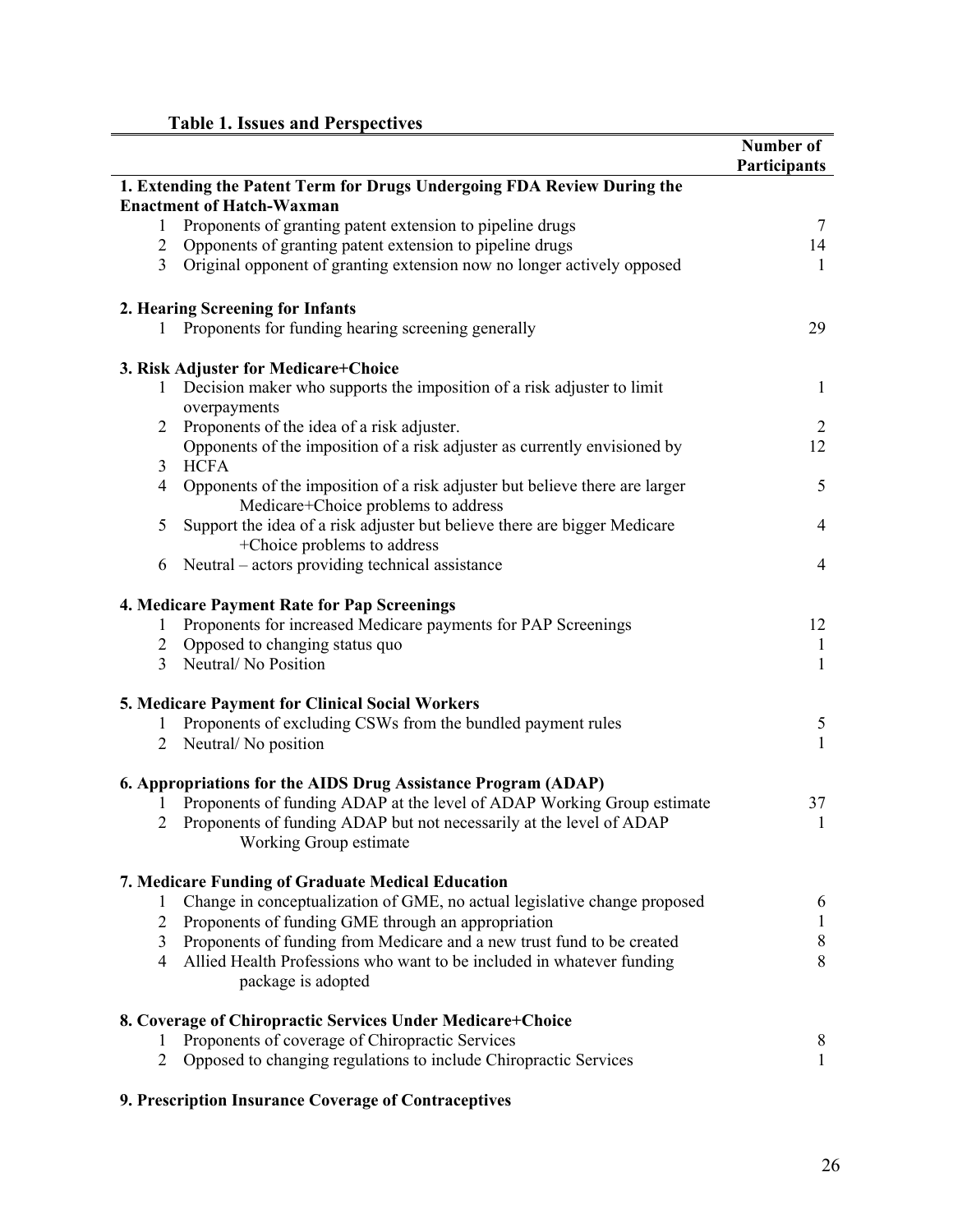| $\mathbf{1}$<br>$\overline{2}$   | Proponents of mandating contraceptive coverage by insurance companies<br>Opponents of mandating contraceptive coverage by insurance companies | 18<br>9                        |
|----------------------------------|-----------------------------------------------------------------------------------------------------------------------------------------------|--------------------------------|
|                                  | 10. Limiting Mine Waste Disposal at Mill Sites                                                                                                |                                |
| 1                                | Proponents of limiting the number of mill sites at mine sites                                                                                 | 15                             |
| $\overline{2}$                   | Opponents of limiting the number of mill sites at mine sites                                                                                  | 12                             |
|                                  | 11. Postal Service Modernization and Reform                                                                                                   |                                |
| 1                                | Proponents of modernizing the postal service                                                                                                  | 24                             |
| $\overline{2}$                   | Opponents of modernizing the postal service                                                                                                   | 6                              |
| $\overline{3}$                   | Proponents of modernizing the postal service in theory but refuses to allow<br>the proposal of first perspective to move forward              | $\mathbf{1}$                   |
|                                  | 12. Standards for Low Sulfur Gasoline                                                                                                         |                                |
| $\mathbf{1}$                     | Proponents of Low Sulfur Regulations                                                                                                          | 14                             |
| $\overline{2}$                   | Opponents of Low Sulfur Regulations                                                                                                           | $\overline{4}$                 |
|                                  | 13. Distribution of Low Power FM Radio Licenses                                                                                               |                                |
| 1                                | Proponents of granting Low Power FM Radio Licenses                                                                                            | 15                             |
| $\overline{2}$                   | Opposed to granting Low Power FM Radio Licenses                                                                                               | 12                             |
|                                  | 14. Repeal of the Federal Estate and Gift Tax                                                                                                 |                                |
| $\mathbf{1}$                     | Proponents of repealing the estate tax                                                                                                        | 58                             |
| $\overline{2}$                   | Opponents of repealing the estate tax                                                                                                         | $\frac{3}{2}$                  |
| $\overline{3}$                   | Advocates of various alterations to the tax, not repeal                                                                                       |                                |
|                                  | 15. Permanent Normal Trade Relations (PNTR) with China                                                                                        |                                |
| $\mathbf{1}$                     | Proponents of normalized trade with China                                                                                                     | 13                             |
| $\overline{2}$<br>$\overline{3}$ | Opponents of normalized trade with China<br>Neutral/No position                                                                               | 15<br>$\mathbf{1}$             |
|                                  | 16. Elimination of the 3% Excise Tax on Phone Bills                                                                                           |                                |
| 1                                | Proponents for cutting the 3% excise tax                                                                                                      | 15                             |
| $\overline{2}$                   | Neutral/No position                                                                                                                           | $\overline{2}$                 |
|                                  | 17. Bankruptcy Reform                                                                                                                         |                                |
| $\mathbf{1}$                     | Proponents of bankruptcy reform legislation                                                                                                   | 17                             |
| $\overline{2}$<br>$\overline{3}$ | Opponents of bankruptcy reform legislation<br>Neutral – actors providing statistics and other information                                     | $\overline{4}$<br>$\mathbf{1}$ |
|                                  |                                                                                                                                               |                                |
|                                  | <b>18. Aviation Trust Fund</b>                                                                                                                |                                |
| 1                                | Proponents to mandate aviation trust fund be spent completely on aviation                                                                     | 8                              |
| 2                                | Opposed to changing status quo                                                                                                                | $\overline{c}$                 |
| $\overline{3}$                   | Neutral/no position                                                                                                                           | $\overline{2}$                 |
|                                  | 19. Elementary and Secondary Education Act Title I                                                                                            |                                |
| 1                                | Proponents for reauthorization of ESEA                                                                                                        | 11                             |
| $\overline{2}$                   | Proponents for funding public schools through a block grant                                                                                   | $\mathbf{1}$                   |
| 3                                | Proponents for funding public schools through categorical grants                                                                              | $\mathbf{1}$                   |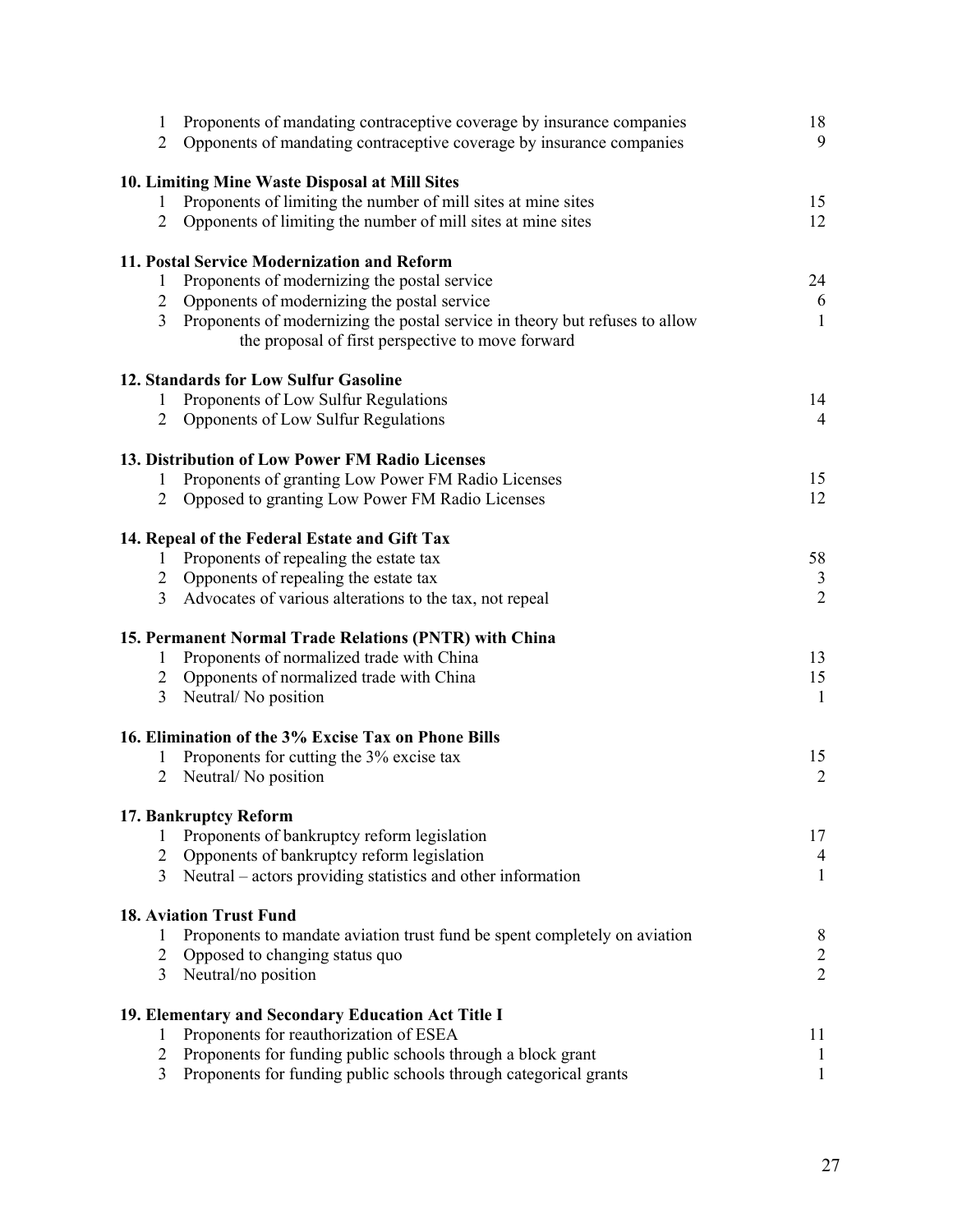| <b>Total</b> |                                                                             | 575                  |
|--------------|-----------------------------------------------------------------------------|----------------------|
|              | <b>Unable to Identify Actor's Perspective</b>                               | 6                    |
| 2            | Those favoring export controls because of national security concerns        | 10                   |
|              | Computer Industry against export controls                                   | 10                   |
|              | <b>25. Export Controls on Computers</b>                                     |                      |
|              |                                                                             |                      |
| 2            | Opposed to Class Action Reform                                              | 10                   |
| 1            | Proponents for Class Action Reform                                          | 20                   |
|              | 24. Changing Class Action Law so that More Cases are Heard in Federal Court |                      |
| 2            | Opponents of physician antitrust waivers                                    | 16                   |
|              | Proponents of physician antitrust waivers                                   | 4                    |
|              | 23. Exempting Physicians and Pharmacists from Antitrust Laws                |                      |
| 3            | Neutral/No position                                                         | $\mathbf{1}$         |
| 2            | Opponents to US Air - United Airlines merger                                | 5                    |
| 1            | Proponents of US Air - United Airlines merger                               | 4                    |
|              | 22. Proposed United Airlines-USAirways Merger                               |                      |
| 3            | Want Access to forest roads maintained                                      | $\overline{3}$       |
| 2            | Supports status quo, allowing new road building in national forests         | $\mathfrak{Z}$       |
| 1            | Proponents of a moratorium on new road building in national forests         | 13                   |
|              | <b>21. Roads in National Forests</b>                                        |                      |
|              |                                                                             |                      |
| 2<br>3       | Opponents of Ergonomic Regulations<br>Neutral/No Position                   | 10<br>$\overline{2}$ |
| 1            | Proponents of Ergonomic Regulations                                         | 3                    |
|              | 20. OSHA's Proposed Ergonomics Standards                                    |                      |
|              |                                                                             |                      |

NOTE: The table lists the number of major participants in each perspective, for 25 cases. Major participants are those mentioned in interviews or identified through searches of publicly available information as playing an important role in advocating a particular perspective. Many more actors were involved in these issues; this list represents those who were especially active and visible to others.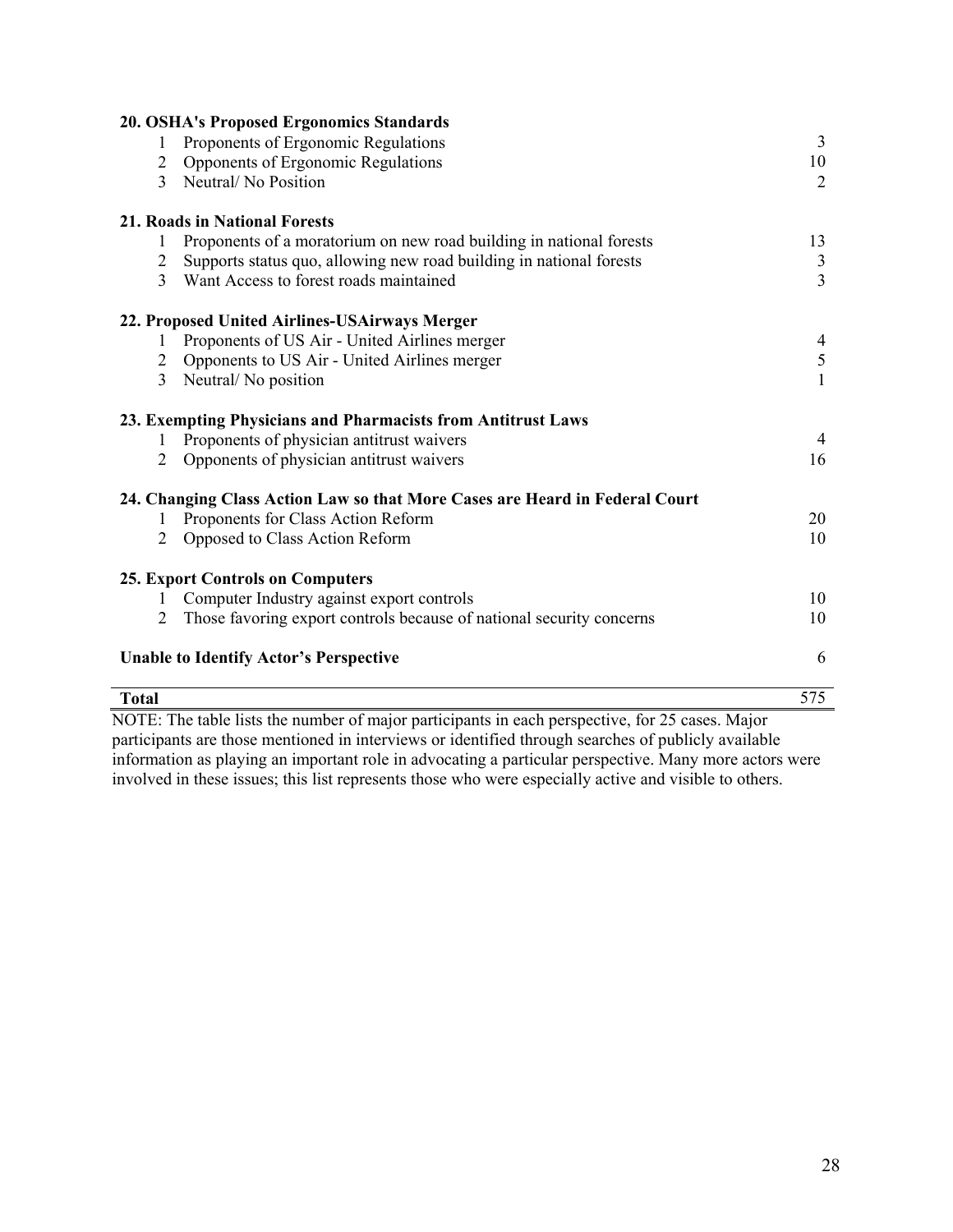# **Table 2. Participants by Type**

|                                                                            | <b>Number</b>           |
|----------------------------------------------------------------------------|-------------------------|
| Interest Groups, Corporations, and other Non-Federal Government Actors     | 385                     |
| Coalition Specific to an Issue or Issue Area                               | 10                      |
| Citizen, Ideological, or Cause-oriented Group                              | 89                      |
| Foundations, Non-profit Providers, etc.                                    | 6                       |
| Religious group - Affiliated group or denomination                         | 8                       |
| Labor Union                                                                | 13                      |
| Professional Association                                                   | 50                      |
| <b>Trade Association</b>                                                   | 98                      |
| Business Association (e.g., Business Round Table, Chamber of Commerce)     | 18                      |
| Lobbying or Consulting Firm                                                | $\mathbf{1}$            |
| Corporation – for profit (not Fortune 500)                                 | 35                      |
| Corporation – Fortune 500                                                  | 20                      |
| Think Tank or Research Institute                                           | 13                      |
| Institution (Hospitals, Universities)                                      | $\overline{2}$          |
| Association of Institutions (Hospitals, Universities)                      | 9                       |
| State and Local Governmental Unit (school systems, utility providers, etc) | $\overline{\mathbf{3}}$ |
| Association of Governmental Units                                          | 9                       |
| Foreign Government                                                         | $\boldsymbol{0}$        |
| Individual Outside Expert                                                  | $\mathbf{1}$            |
| International Non-Governmental Organization                                | $\boldsymbol{0}$        |
| <b>Congressional Actors</b>                                                | 157                     |
| Republican Party Leadership                                                | $\tau$                  |
| Republican Committee or Subcommittee Leader                                | 48                      |
| Republican Rank & File                                                     | 30                      |
| Democratic Party Leadership                                                | $\tau$                  |
| Democratic Committee or Subcommittee Leader                                | 30                      |
| Democratic Rank & File                                                     | 28                      |
| CBO, GAO, other staff agencies                                             | 3                       |
| Task force or ad hoc commission                                            | $\overline{4}$          |
| <b>Executive Branch Actors</b>                                             | 32                      |
| White House                                                                | 3                       |
| Department or Agency                                                       | 23                      |
| Lower Level/ Bureau                                                        | 2                       |
| Individual White House Official                                            | 1                       |
| Individual Department or Agency Official                                   | 3                       |
| Individual Bureau Official                                                 | $\boldsymbol{0}$        |
| Un-identifiable                                                            |                         |
| Total                                                                      | 575                     |

NOTE: The table lists each major participant by type. Some individuals may be included more than once if they were involved as a major participant in more than one of our 25 cases.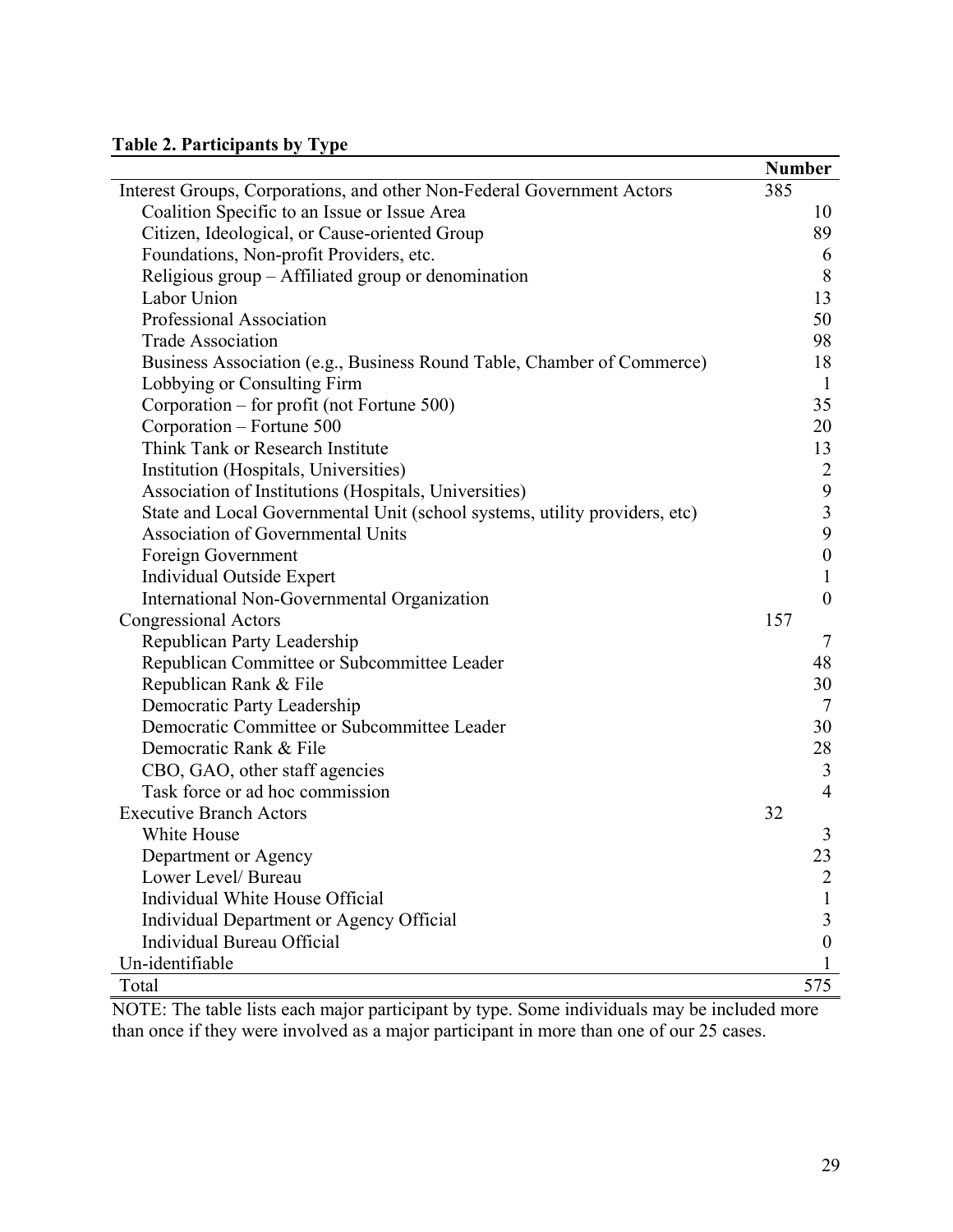## **Table 3. Individual and Allied Resources**

|                         |             |           |           | <b>Individual</b> |            |           |     |
|-------------------------|-------------|-----------|-----------|-------------------|------------|-----------|-----|
| <b>Allied</b>           | Membership  | DC Office | Lobbyists | Outside           | <b>PAC</b> | Budget    | N   |
|                         | <b>Size</b> |           |           | Counsel           |            | Resources |     |
| Membership Size         | $-0.0066$   |           |           |                   |            |           | 232 |
| DC Offices              |             | 0.1268    |           |                   |            |           | 277 |
| Lobbyists               |             |           | $-0.0123$ |                   |            |           | 277 |
| <b>Outside Counsel</b>  |             |           |           | 0.1087            |            |           | 277 |
| <b>PACs</b>             |             |           |           |                   | 0.1258     |           | 277 |
| <b>Budget Resources</b> |             |           |           |                   |            | 0.0956    | 278 |
|                         |             |           |           |                   |            |           |     |

NOTE: The table shows the correlations among resources measured at the individual level and the aggregated resources of all those allied with the individual organization.

|                  | таріс т. тистуанност от доустиністі тансу ана орронсніз |    |     |    |    |                                                 |    |    |          |          |    |       |
|------------------|---------------------------------------------------------|----|-----|----|----|-------------------------------------------------|----|----|----------|----------|----|-------|
|                  |                                                         |    |     |    |    | <b>Number of Government Allies or Opponents</b> |    |    |          |          |    |       |
|                  | $\bf{0}$                                                |    | 2   | 3  | 4  | 5                                               | 6  |    | 8        | 9        | 10 | Total |
| <b>Allies</b>    |                                                         |    |     |    |    |                                                 |    |    |          |          |    |       |
| N                | 105                                                     | 63 | 36  | 52 | 64 | 108                                             | 99 | 9  | $\theta$ | 20       | 19 | 575   |
| $\frac{6}{9}$    | 18                                                      |    | 6   | 9  | 11 | 19                                              | 17 | 2  | $\theta$ | 3        | 3  | 100   |
| <b>Opponents</b> |                                                         |    |     |    |    |                                                 |    |    |          |          |    |       |
| N                | 168                                                     | 97 | 144 | 12 | 19 | 71                                              | 41 | 13 | $\theta$ | $\theta$ | 10 | 575   |
| $\frac{6}{9}$    | 29                                                      |    | 25  | 2  | 3  | 12                                              |    |    | $\theta$ | $\theta$ |    | 100   |

| Table 4. The Number of Government Allies and Opponents |
|--------------------------------------------------------|
|--------------------------------------------------------|

NOTE: For each of the 575 participants listed in Tables 1 and 2, this table lists the number of government officials active within their perspective (allies), or advocating an opposing perspective (opponents).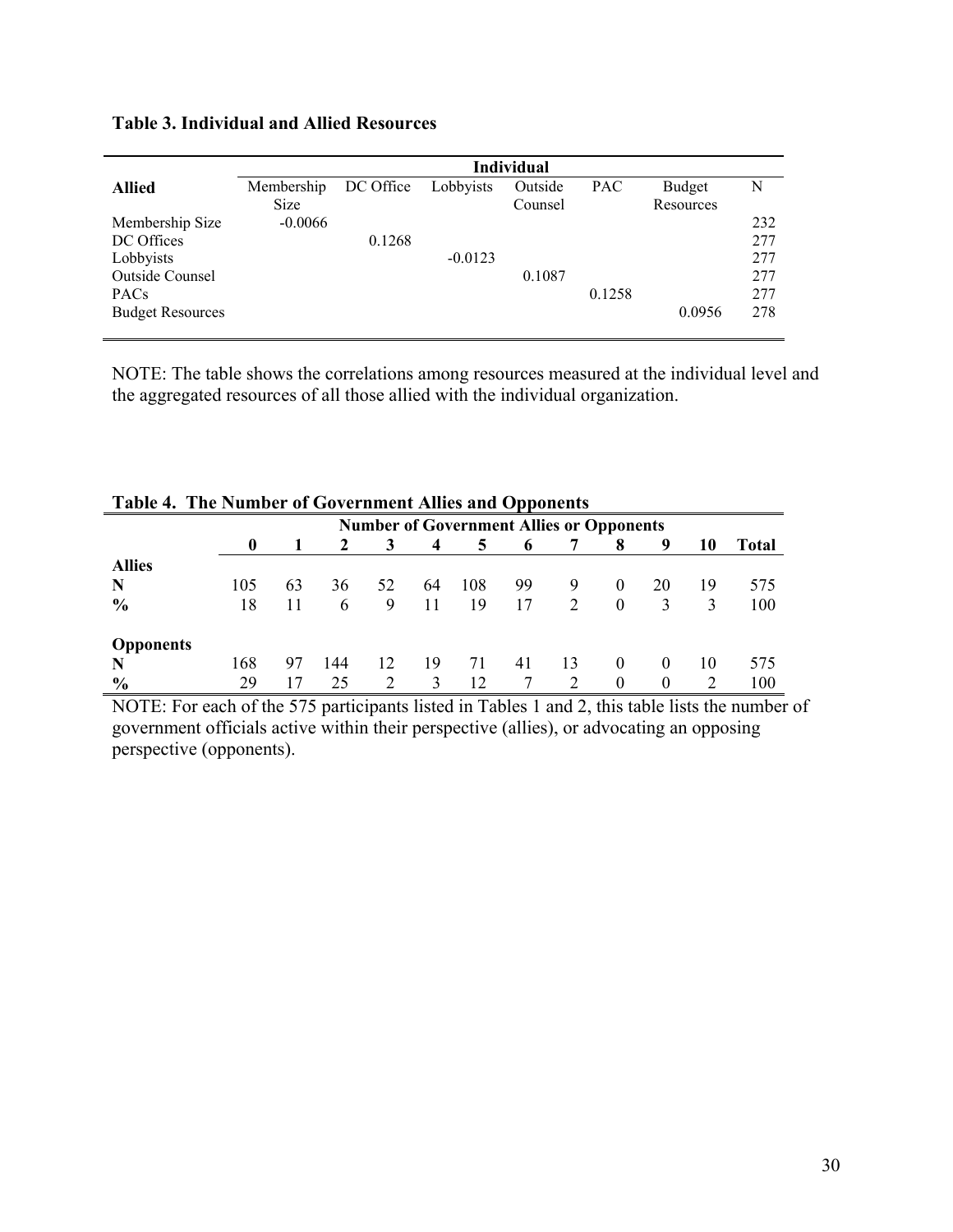| Model 1<br>and Individual<br><b>Baseline and</b><br><b>Baseline</b><br><b>Allied Resources</b><br><b>Resources</b><br>$-.001$<br>$-.001$<br>Partisanship of Perspective<br>$-.002$<br>(.002)<br>(.002)<br>(.002)<br>$.016***$<br>$.024*$<br>$.022*$<br>Number of Non-government Actors in<br>(.004)<br>(.009)<br>Perspective<br>(.01)<br>$-.001$<br>$-.001$<br>Issue Salience outside the Beltway<br>$-.001$<br>(.00048)<br>(.0004)<br>(.0004)<br>$-.253***$<br>$-.264***$<br>$-.257***$<br>Issue Salience inside the Beltway<br>(.054)<br>(.061)<br>(.062)<br>Aggregate Resources of Allied Organizations<br>.009<br>Total Membership Index<br>.006<br>(.068)<br>(.072)<br>1.41 e-06<br>2.37 e-06<br>Local Chapters<br>(.00001)<br>(.00001)<br>$-.248$<br>$-219$<br>Washington Resources Index<br>(.151)<br>(.162)<br>.042<br>.045<br>Corporate Budgetary Resources Index<br>(.047)<br>(.048)<br>$-.034*$<br>$-.035*$<br>Organizational Budgetary Resources Index<br>(.014)<br>(.015)<br>Individual Resources (Actor Type Dummies)<br>Republican Party Leadership<br>$-.057$<br>(.227)<br>$-.056$<br>Republican Committee or Subcommittee<br>Leader<br>(.114)<br>Republican Rank & File<br>$-.155$<br>(.126)<br>$-.275$<br>Democratic Party Leadership<br>(.254)<br>Democratic Committee or Subcommittee<br>$-154$<br>Leader<br>(.133)<br>White House<br>.370<br>(.321)<br>.058<br>Department or Agency<br>(.161)<br>$-.177$<br>Lower Level/ Bureau<br>(.437)<br>$1.122***$<br>$1.278***$<br>$1.235***$<br>Constant<br>(.112)<br>(.157)<br>(.175)<br>171<br>171<br>171<br>N |           |       |                | Model 3           |
|------------------------------------------------------------------------------------------------------------------------------------------------------------------------------------------------------------------------------------------------------------------------------------------------------------------------------------------------------------------------------------------------------------------------------------------------------------------------------------------------------------------------------------------------------------------------------------------------------------------------------------------------------------------------------------------------------------------------------------------------------------------------------------------------------------------------------------------------------------------------------------------------------------------------------------------------------------------------------------------------------------------------------------------------------------------------------------------------------------------------------------------------------------------------------------------------------------------------------------------------------------------------------------------------------------------------------------------------------------------------------------------------------------------------------------------------------------------------------------------------------------------------------------------------------------------------------|-----------|-------|----------------|-------------------|
|                                                                                                                                                                                                                                                                                                                                                                                                                                                                                                                                                                                                                                                                                                                                                                                                                                                                                                                                                                                                                                                                                                                                                                                                                                                                                                                                                                                                                                                                                                                                                                              |           |       | <b>Model 2</b> | Baseline, Allied, |
|                                                                                                                                                                                                                                                                                                                                                                                                                                                                                                                                                                                                                                                                                                                                                                                                                                                                                                                                                                                                                                                                                                                                                                                                                                                                                                                                                                                                                                                                                                                                                                              |           |       |                |                   |
|                                                                                                                                                                                                                                                                                                                                                                                                                                                                                                                                                                                                                                                                                                                                                                                                                                                                                                                                                                                                                                                                                                                                                                                                                                                                                                                                                                                                                                                                                                                                                                              |           |       |                |                   |
|                                                                                                                                                                                                                                                                                                                                                                                                                                                                                                                                                                                                                                                                                                                                                                                                                                                                                                                                                                                                                                                                                                                                                                                                                                                                                                                                                                                                                                                                                                                                                                              |           |       |                |                   |
|                                                                                                                                                                                                                                                                                                                                                                                                                                                                                                                                                                                                                                                                                                                                                                                                                                                                                                                                                                                                                                                                                                                                                                                                                                                                                                                                                                                                                                                                                                                                                                              |           |       |                |                   |
|                                                                                                                                                                                                                                                                                                                                                                                                                                                                                                                                                                                                                                                                                                                                                                                                                                                                                                                                                                                                                                                                                                                                                                                                                                                                                                                                                                                                                                                                                                                                                                              |           |       |                |                   |
|                                                                                                                                                                                                                                                                                                                                                                                                                                                                                                                                                                                                                                                                                                                                                                                                                                                                                                                                                                                                                                                                                                                                                                                                                                                                                                                                                                                                                                                                                                                                                                              |           |       |                |                   |
|                                                                                                                                                                                                                                                                                                                                                                                                                                                                                                                                                                                                                                                                                                                                                                                                                                                                                                                                                                                                                                                                                                                                                                                                                                                                                                                                                                                                                                                                                                                                                                              |           |       |                |                   |
|                                                                                                                                                                                                                                                                                                                                                                                                                                                                                                                                                                                                                                                                                                                                                                                                                                                                                                                                                                                                                                                                                                                                                                                                                                                                                                                                                                                                                                                                                                                                                                              |           |       |                |                   |
|                                                                                                                                                                                                                                                                                                                                                                                                                                                                                                                                                                                                                                                                                                                                                                                                                                                                                                                                                                                                                                                                                                                                                                                                                                                                                                                                                                                                                                                                                                                                                                              |           |       |                |                   |
|                                                                                                                                                                                                                                                                                                                                                                                                                                                                                                                                                                                                                                                                                                                                                                                                                                                                                                                                                                                                                                                                                                                                                                                                                                                                                                                                                                                                                                                                                                                                                                              |           |       |                |                   |
|                                                                                                                                                                                                                                                                                                                                                                                                                                                                                                                                                                                                                                                                                                                                                                                                                                                                                                                                                                                                                                                                                                                                                                                                                                                                                                                                                                                                                                                                                                                                                                              |           |       |                |                   |
|                                                                                                                                                                                                                                                                                                                                                                                                                                                                                                                                                                                                                                                                                                                                                                                                                                                                                                                                                                                                                                                                                                                                                                                                                                                                                                                                                                                                                                                                                                                                                                              |           |       |                |                   |
|                                                                                                                                                                                                                                                                                                                                                                                                                                                                                                                                                                                                                                                                                                                                                                                                                                                                                                                                                                                                                                                                                                                                                                                                                                                                                                                                                                                                                                                                                                                                                                              |           |       |                |                   |
|                                                                                                                                                                                                                                                                                                                                                                                                                                                                                                                                                                                                                                                                                                                                                                                                                                                                                                                                                                                                                                                                                                                                                                                                                                                                                                                                                                                                                                                                                                                                                                              |           |       |                |                   |
|                                                                                                                                                                                                                                                                                                                                                                                                                                                                                                                                                                                                                                                                                                                                                                                                                                                                                                                                                                                                                                                                                                                                                                                                                                                                                                                                                                                                                                                                                                                                                                              |           |       |                |                   |
|                                                                                                                                                                                                                                                                                                                                                                                                                                                                                                                                                                                                                                                                                                                                                                                                                                                                                                                                                                                                                                                                                                                                                                                                                                                                                                                                                                                                                                                                                                                                                                              |           |       |                |                   |
|                                                                                                                                                                                                                                                                                                                                                                                                                                                                                                                                                                                                                                                                                                                                                                                                                                                                                                                                                                                                                                                                                                                                                                                                                                                                                                                                                                                                                                                                                                                                                                              |           |       |                |                   |
|                                                                                                                                                                                                                                                                                                                                                                                                                                                                                                                                                                                                                                                                                                                                                                                                                                                                                                                                                                                                                                                                                                                                                                                                                                                                                                                                                                                                                                                                                                                                                                              |           |       |                |                   |
|                                                                                                                                                                                                                                                                                                                                                                                                                                                                                                                                                                                                                                                                                                                                                                                                                                                                                                                                                                                                                                                                                                                                                                                                                                                                                                                                                                                                                                                                                                                                                                              |           |       |                |                   |
|                                                                                                                                                                                                                                                                                                                                                                                                                                                                                                                                                                                                                                                                                                                                                                                                                                                                                                                                                                                                                                                                                                                                                                                                                                                                                                                                                                                                                                                                                                                                                                              |           |       |                |                   |
|                                                                                                                                                                                                                                                                                                                                                                                                                                                                                                                                                                                                                                                                                                                                                                                                                                                                                                                                                                                                                                                                                                                                                                                                                                                                                                                                                                                                                                                                                                                                                                              |           |       |                |                   |
|                                                                                                                                                                                                                                                                                                                                                                                                                                                                                                                                                                                                                                                                                                                                                                                                                                                                                                                                                                                                                                                                                                                                                                                                                                                                                                                                                                                                                                                                                                                                                                              |           |       |                |                   |
|                                                                                                                                                                                                                                                                                                                                                                                                                                                                                                                                                                                                                                                                                                                                                                                                                                                                                                                                                                                                                                                                                                                                                                                                                                                                                                                                                                                                                                                                                                                                                                              |           |       |                |                   |
|                                                                                                                                                                                                                                                                                                                                                                                                                                                                                                                                                                                                                                                                                                                                                                                                                                                                                                                                                                                                                                                                                                                                                                                                                                                                                                                                                                                                                                                                                                                                                                              |           |       |                |                   |
|                                                                                                                                                                                                                                                                                                                                                                                                                                                                                                                                                                                                                                                                                                                                                                                                                                                                                                                                                                                                                                                                                                                                                                                                                                                                                                                                                                                                                                                                                                                                                                              |           |       |                |                   |
|                                                                                                                                                                                                                                                                                                                                                                                                                                                                                                                                                                                                                                                                                                                                                                                                                                                                                                                                                                                                                                                                                                                                                                                                                                                                                                                                                                                                                                                                                                                                                                              |           |       |                |                   |
|                                                                                                                                                                                                                                                                                                                                                                                                                                                                                                                                                                                                                                                                                                                                                                                                                                                                                                                                                                                                                                                                                                                                                                                                                                                                                                                                                                                                                                                                                                                                                                              |           |       |                |                   |
|                                                                                                                                                                                                                                                                                                                                                                                                                                                                                                                                                                                                                                                                                                                                                                                                                                                                                                                                                                                                                                                                                                                                                                                                                                                                                                                                                                                                                                                                                                                                                                              |           |       |                |                   |
|                                                                                                                                                                                                                                                                                                                                                                                                                                                                                                                                                                                                                                                                                                                                                                                                                                                                                                                                                                                                                                                                                                                                                                                                                                                                                                                                                                                                                                                                                                                                                                              |           |       |                |                   |
|                                                                                                                                                                                                                                                                                                                                                                                                                                                                                                                                                                                                                                                                                                                                                                                                                                                                                                                                                                                                                                                                                                                                                                                                                                                                                                                                                                                                                                                                                                                                                                              |           |       |                |                   |
|                                                                                                                                                                                                                                                                                                                                                                                                                                                                                                                                                                                                                                                                                                                                                                                                                                                                                                                                                                                                                                                                                                                                                                                                                                                                                                                                                                                                                                                                                                                                                                              |           |       |                |                   |
|                                                                                                                                                                                                                                                                                                                                                                                                                                                                                                                                                                                                                                                                                                                                                                                                                                                                                                                                                                                                                                                                                                                                                                                                                                                                                                                                                                                                                                                                                                                                                                              |           |       |                |                   |
|                                                                                                                                                                                                                                                                                                                                                                                                                                                                                                                                                                                                                                                                                                                                                                                                                                                                                                                                                                                                                                                                                                                                                                                                                                                                                                                                                                                                                                                                                                                                                                              |           |       |                |                   |
|                                                                                                                                                                                                                                                                                                                                                                                                                                                                                                                                                                                                                                                                                                                                                                                                                                                                                                                                                                                                                                                                                                                                                                                                                                                                                                                                                                                                                                                                                                                                                                              |           |       |                |                   |
|                                                                                                                                                                                                                                                                                                                                                                                                                                                                                                                                                                                                                                                                                                                                                                                                                                                                                                                                                                                                                                                                                                                                                                                                                                                                                                                                                                                                                                                                                                                                                                              |           |       |                |                   |
|                                                                                                                                                                                                                                                                                                                                                                                                                                                                                                                                                                                                                                                                                                                                                                                                                                                                                                                                                                                                                                                                                                                                                                                                                                                                                                                                                                                                                                                                                                                                                                              |           |       |                |                   |
|                                                                                                                                                                                                                                                                                                                                                                                                                                                                                                                                                                                                                                                                                                                                                                                                                                                                                                                                                                                                                                                                                                                                                                                                                                                                                                                                                                                                                                                                                                                                                                              |           |       |                |                   |
|                                                                                                                                                                                                                                                                                                                                                                                                                                                                                                                                                                                                                                                                                                                                                                                                                                                                                                                                                                                                                                                                                                                                                                                                                                                                                                                                                                                                                                                                                                                                                                              |           |       |                |                   |
|                                                                                                                                                                                                                                                                                                                                                                                                                                                                                                                                                                                                                                                                                                                                                                                                                                                                                                                                                                                                                                                                                                                                                                                                                                                                                                                                                                                                                                                                                                                                                                              |           |       |                |                   |
|                                                                                                                                                                                                                                                                                                                                                                                                                                                                                                                                                                                                                                                                                                                                                                                                                                                                                                                                                                                                                                                                                                                                                                                                                                                                                                                                                                                                                                                                                                                                                                              |           |       |                |                   |
|                                                                                                                                                                                                                                                                                                                                                                                                                                                                                                                                                                                                                                                                                                                                                                                                                                                                                                                                                                                                                                                                                                                                                                                                                                                                                                                                                                                                                                                                                                                                                                              | R-squared | .0739 | .0914          | .0989             |

#### **Table 5. Attracting Government Allies (Government Officials Model)**

Likelihood ratio tests for difference in models:

Model 1 v. Model 2: Chi-sq (5) = 13.87\*\*, Prob>Chi-sq = .0165

Model 2 v. Model 3: Chi-sq (8) = 5.89, Prob>Chi-sq =.6593, n.s.

 $* = p < .05, * = p < .01, ** = p < .001$ 

NOTE: The dependent variable is the number of other government officials active as members of the same perspective. Participants are all government officials themselves. Entries are negative binomial regression coefficients; standard errors are in parentheses.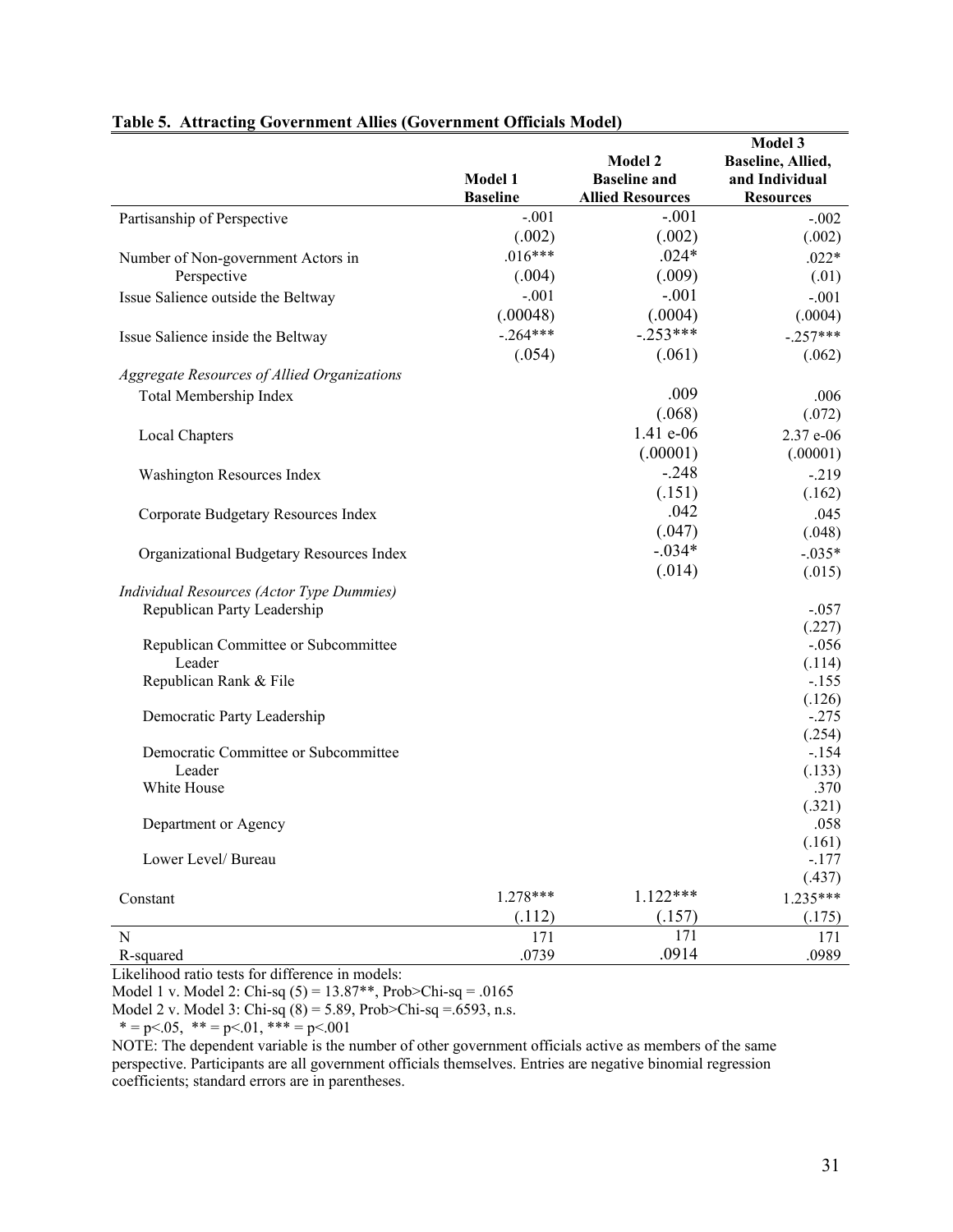|                                             |                 |                         | Model 3            |
|---------------------------------------------|-----------------|-------------------------|--------------------|
|                                             |                 | <b>Model 2</b>          | Baseline, Allied,  |
|                                             | Model 1         | <b>Baseline and</b>     | and Individual     |
|                                             | <b>Baseline</b> | <b>Allied Resources</b> | <b>Resources</b>   |
| Partisanship of Perspective                 | .005            | $.008*$                 | $.008*$            |
|                                             | (.004)          | (.004)                  | (.004)             |
| Number of Non-government Actors in          | $-.008$         | $-.097***$              | $-1***$            |
| Perspective                                 | (.009)          | (.027)                  | (.027)             |
| Issue Salience outside the Beltway          | $.002*$         | $.002**$                | $.002**$           |
|                                             | (.001)          | (.001)                  | (.001)             |
| Issue Salience inside the Beltway           | $-3***$         | $-.416***$              | $-.441***$         |
|                                             | (.078)          | (.099)                  | (.101)             |
| Aggregate Resources of Allied Organizations |                 |                         |                    |
| Total Membership Index                      |                 | $-.315*$                | $-.324*$           |
|                                             |                 | (.143)                  | (.146)             |
|                                             |                 | 5.98 e-06               | 4.19 e-06          |
| Local Chapters                              |                 | $(8.39e-06)$            | $(8.54 e-06)$      |
|                                             |                 | $1.647***$              | $1.714***$         |
| Washington Resources Index                  |                 |                         |                    |
|                                             |                 | (.468)                  | (.475)             |
| Corporate Budgetary Resources Index         |                 | $-.548***$              | $-.536***$         |
|                                             |                 | (.149)                  | (.146)             |
| Organizational Budgetary Resources Index    |                 | .021                    | .017               |
|                                             |                 | (.024)                  | (.024)             |
| Individual Resources (Actor Type Dummies)   |                 |                         |                    |
| Republican Party Leadership                 |                 |                         | $-.544$            |
|                                             |                 |                         | (.417)             |
| Republican Committee or Subcommittee        |                 |                         | $-.270$            |
| Leader                                      |                 |                         | (.211)             |
| Republican Rank & File                      |                 |                         | $-.225$            |
|                                             |                 |                         | (.236)             |
| Democratic Party Leadership                 |                 |                         | .435               |
|                                             |                 |                         | (.392)             |
| Democratic Committee or Subcommittee        |                 |                         | $-.134$            |
| Leader                                      |                 |                         | (.236)             |
| White House                                 |                 |                         | .230               |
|                                             |                 |                         | (.637)             |
| Department or Agency                        |                 |                         | .229               |
|                                             |                 |                         | (.298)             |
| Lower Level/ Bureau                         |                 |                         | $-.206$            |
|                                             |                 |                         | (.744)<br>1.886*** |
| Constant                                    | .698***         | $1.742***$              |                    |
|                                             | (.197)          | (.390)                  | (.415)             |
| N                                           | 171             | 171                     | 171                |
| R-squared                                   | .0265           | .0665                   | .0774              |

#### **Table 6. Attracting Government Opponents (Government Officials Model)**

Likelihood ratio tests for difference in models:

Model 1 v. Model 2:  $Chi-sq(5) = 29.83***; prob>Chi-sq = .0000$ 

Model 2 v. Model 3: Chi-sq $(8) = 8.15$ ; prob>Chi-sq = .4194, n.s.

 $* = p < .05, * = p < .01, ** = p < .001$ 

NOTE: The dependent variable is the number of other government officials active as opponents to the perspective. Participants are all government officials themselves. Entries are negative binomial regression coefficients; standard errors are in parentheses.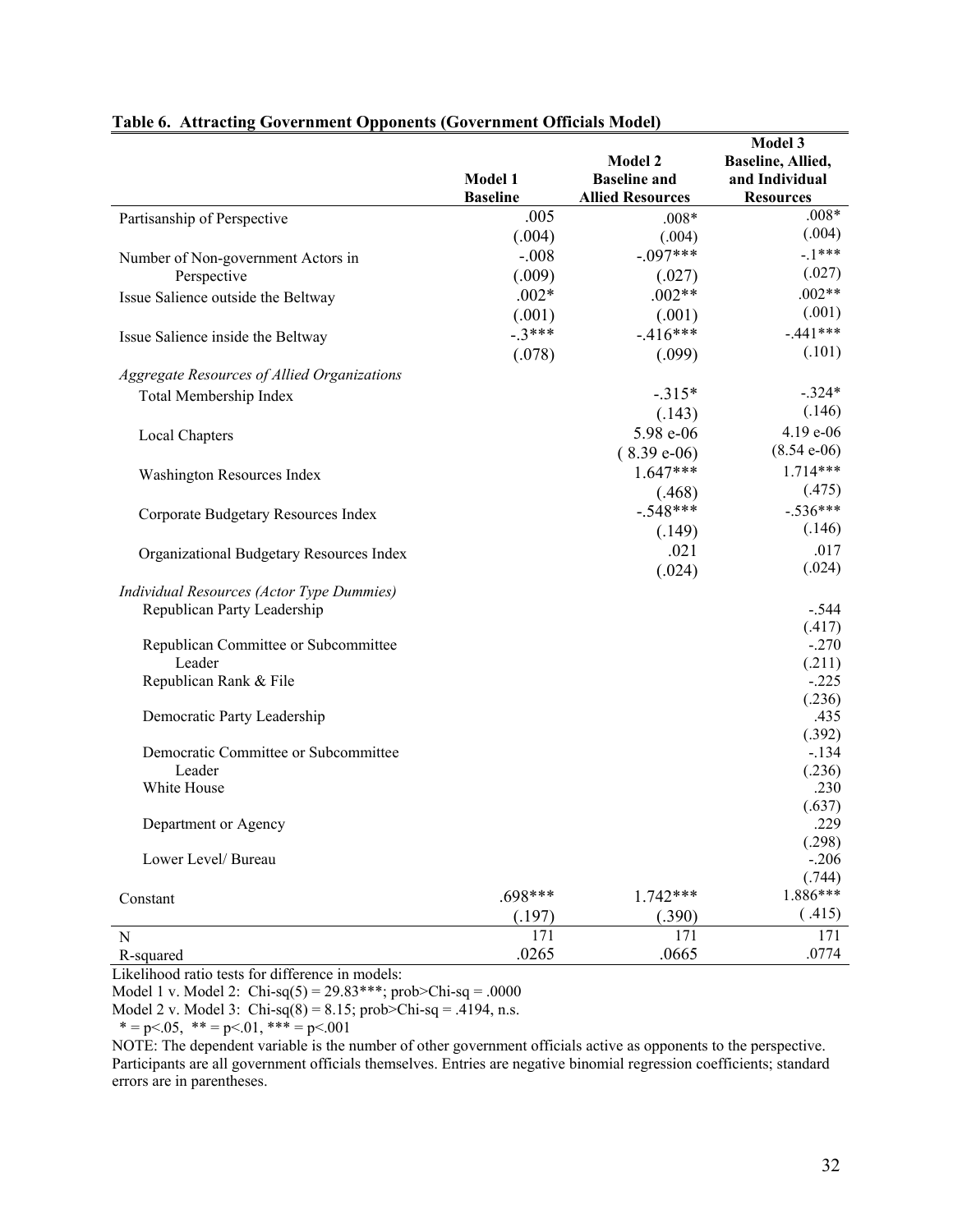|                                             |                 |                         | <b>Model 3 Baseline,</b> |
|---------------------------------------------|-----------------|-------------------------|--------------------------|
|                                             |                 | <b>Model 2</b>          | Allied, and              |
|                                             | Model 1         | <b>Baseline and</b>     | Individual               |
|                                             | <b>Baseline</b> | <b>Allied Resources</b> | <b>Resources</b>         |
| Partisanship of Perspective                 | $-0.014***$     | $-.013***$              | $-.014***$               |
|                                             | (.002)          | (.002)                  | (.003)                   |
| Number of Non-government Actors in          | $.008***$       | $.037***$               | .019                     |
| Perspective                                 | (.002)          | (.007)                  | (.011)                   |
| Issue Salience outside the Beltway          | $-.001*$        | $-.001$                 | $-.001*$                 |
|                                             | (.0003)         | (.0003)                 | (.0004)                  |
| Issue Salience inside the Beltway           | $-.077**$       | $-.022$                 | $-.013$                  |
|                                             | (.026)          | (.03)                   | (.037)                   |
| Aggregate Resources of Allied Organizations |                 |                         |                          |
| Total Membership Index                      |                 | .082                    | .09                      |
|                                             |                 | (.045)                  | (.054)                   |
| Local Chapters                              |                 | $-3.52$ e-06            | 2.47 e-07                |
|                                             |                 | $(2.48 e-06)$           | $(3.20 e-06)$            |
| Washington Resources Index                  |                 | $-.531***$              | $-.377*$                 |
|                                             |                 | (.103)                  | (.159)                   |
| Corporate Budgetary Resources Index         |                 | $.070*$                 | .028                     |
|                                             |                 | (.034)                  | (.044)                   |
| Organizational Budgetary Resources Index    |                 | $-.010$                 | $-.036*$                 |
|                                             |                 | (.011)                  | (.016)                   |
| <b>Individual Resources</b>                 |                 |                         |                          |
|                                             |                 |                         | $-.003$                  |
| Member of a Coalition                       |                 |                         | (.115)                   |
|                                             |                 |                         | 3.33 e-09                |
| Size of Total Membership                    |                 |                         | $(1.59 e-08)$            |
|                                             |                 |                         | $-.054$                  |
| DC Office                                   |                 |                         | (.109)                   |
|                                             |                 |                         | .0023                    |
| Lobbyists                                   |                 |                         | (.004)                   |
|                                             |                 |                         | $-.002$                  |
| <b>Hired Outside Counsels</b>               |                 |                         | (.012)                   |
|                                             |                 |                         | $-.029$                  |
| Political Action Committee                  |                 |                         | (.08)                    |
|                                             |                 |                         | $-.06$                   |
| <b>Budget Resources Index</b>               |                 |                         | (.045)                   |
| Constant                                    | $1.875***$      | $1.423***$              | $1.741***$               |
|                                             | (.084)          | (.14)                   | (.227)                   |
| N                                           | 260             | 260                     | 171                      |
| R-squared                                   | .1474           | .1795                   | .1972                    |

#### **Table 7. Attracting Government Allies (Interest Group Model)**

Likelihood ratio tests for difference in models:

Model 1 v. Model 2: Chi-sq  $(5) = 21.03$ \*\*\*, Prob>Chi-sq = .0008 (Calculated on 171 cases with full data) Model 2 v. Model 3: Chi-sq  $(6) = 2.79$ , Prob>Chi-sq =.8347, n.s. (Calculated on 171 cases with full data)  $* = p < .05, * = p < .01, ** = p < .001$ 

NOTE: The dependent variable is the number of government officials active as members of the perspective. Participants are all non-government actors (interest groups, corporations, etc). Entries are negative binomial regression coefficients; standard errors are in parentheses.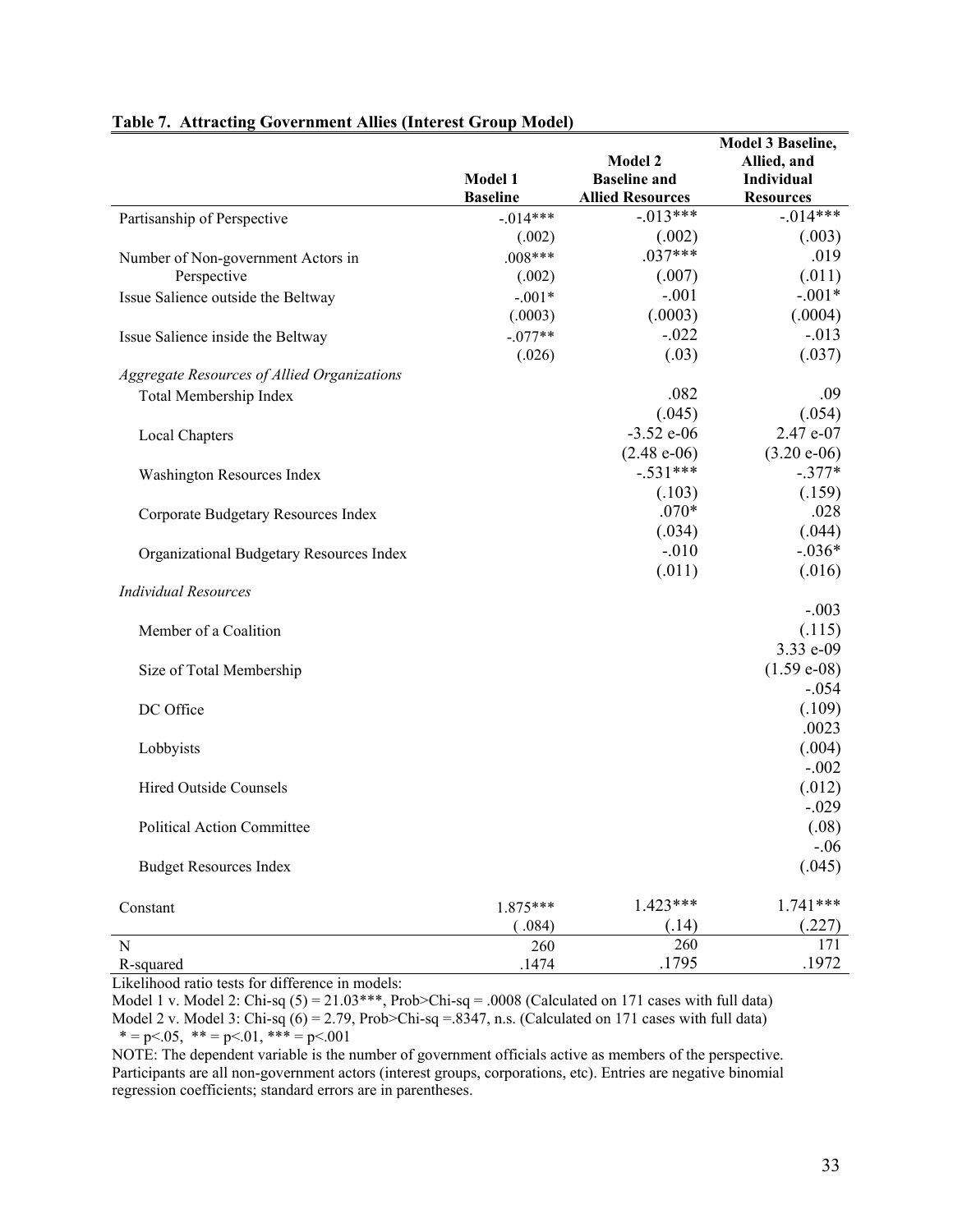|                                             |                 |                         | Model 3           |
|---------------------------------------------|-----------------|-------------------------|-------------------|
|                                             |                 | <b>Model 2</b>          | Baseline, Allied, |
|                                             | Model 1         | <b>Baseline and</b>     | and Individual    |
|                                             | <b>Baseline</b> | <b>Allied Resources</b> | <b>Resources</b>  |
| Partisanship of Perspective                 | $.007*$         | $.007*$                 | $.008*$           |
|                                             | (.003)          | (.003)                  | (.004)            |
| Number of Non-government Actors in          | $-.004$         | $-.074***$              | $-.076**$         |
| Perspective                                 | (.003)          | (.015)                  | (.022)            |
| Issue Salience outside the Beltway          | $.003***$       | $.003***$               | $.002***$         |
|                                             | (.0004)         | (.0004)                 | (.0004)           |
| Issue Salience inside the Beltway           | $-.213***$      | $-.280***$              | $-.206***$        |
|                                             | (.031)          | (.043)                  | (.049)            |
| Aggregate Resources of Allied Organizations |                 |                         |                   |
| Total Membership Index                      |                 | $-.135$                 | .028              |
|                                             |                 | (.075)                  | (.087)            |
| Local Chapters                              |                 | 5.95 e-06*              | $.00001**$        |
|                                             |                 | $(2.88 e-06)$           | $(3.99 e-06)$     |
| Washington Resources Index                  |                 | $1.025***$              | $.832*$           |
|                                             |                 | (.242)                  | (.343)            |
| Corporate Budgetary Resources Index         |                 | $-.253***$              | $-.362***$        |
|                                             |                 | (.064)                  | (.094)            |
|                                             |                 | $-.024$                 | $-.085***$        |
| Organizational Budgetary Resources Index    |                 | (.014)                  | (.024)            |
| <b>Individual Resources</b>                 |                 |                         |                   |
|                                             |                 |                         | $-.277$           |
| Member of a Coalition                       |                 |                         | (.17)             |
|                                             |                 |                         | 1.35 e-08         |
| Size of Total Membership                    |                 |                         | $(1.65 e-08)$     |
|                                             |                 |                         | $.655**$          |
| DC Office                                   |                 |                         | (.230)            |
|                                             |                 |                         | .001              |
| Lobbyists                                   |                 |                         | (.005)            |
|                                             |                 |                         | $-.010$           |
| <b>Hired Outside Counsels</b>               |                 |                         | (.016)            |
|                                             |                 |                         | $-.062$           |
| Political Action Committee                  |                 |                         | (.115)            |
|                                             |                 |                         | $-.070$           |
| <b>Budget Resources Index</b>               |                 |                         | (.045)            |
|                                             |                 |                         |                   |
| Constant                                    | $.472**$        | 1.392***                | $.816*$           |
|                                             | (.141)          | (.233)                  | (.388)            |
| N                                           | 260             | 260                     | 171               |
| R-squared                                   | .0612           | .0961                   | .1458             |

#### **Table 8. Attracting Government Opponents (Interest Group Model)**

Likelihood ratio tests for difference in models:

Model 1 v. Model 2: Chi-sq  $(5) = 30.71$ \*\*\*, Prob>Chi-sq = .0000 (Calculated on 171 cases with full data) Model 2 v. Model 3: Chi-sq  $(6) = 14.63$ , Prob>Chi-sq = 0411 (Calculated on 171 cases with full data)  $* = p < .05, * = p < .01, ** = p < .001$ 

NOTE: The dependent variable is the number of government officials active as opponents to the perspective. Participants are all non-government actors (interest groups, corporations, etc). Entries are negative binomial regression coefficients; standard errors are in parentheses.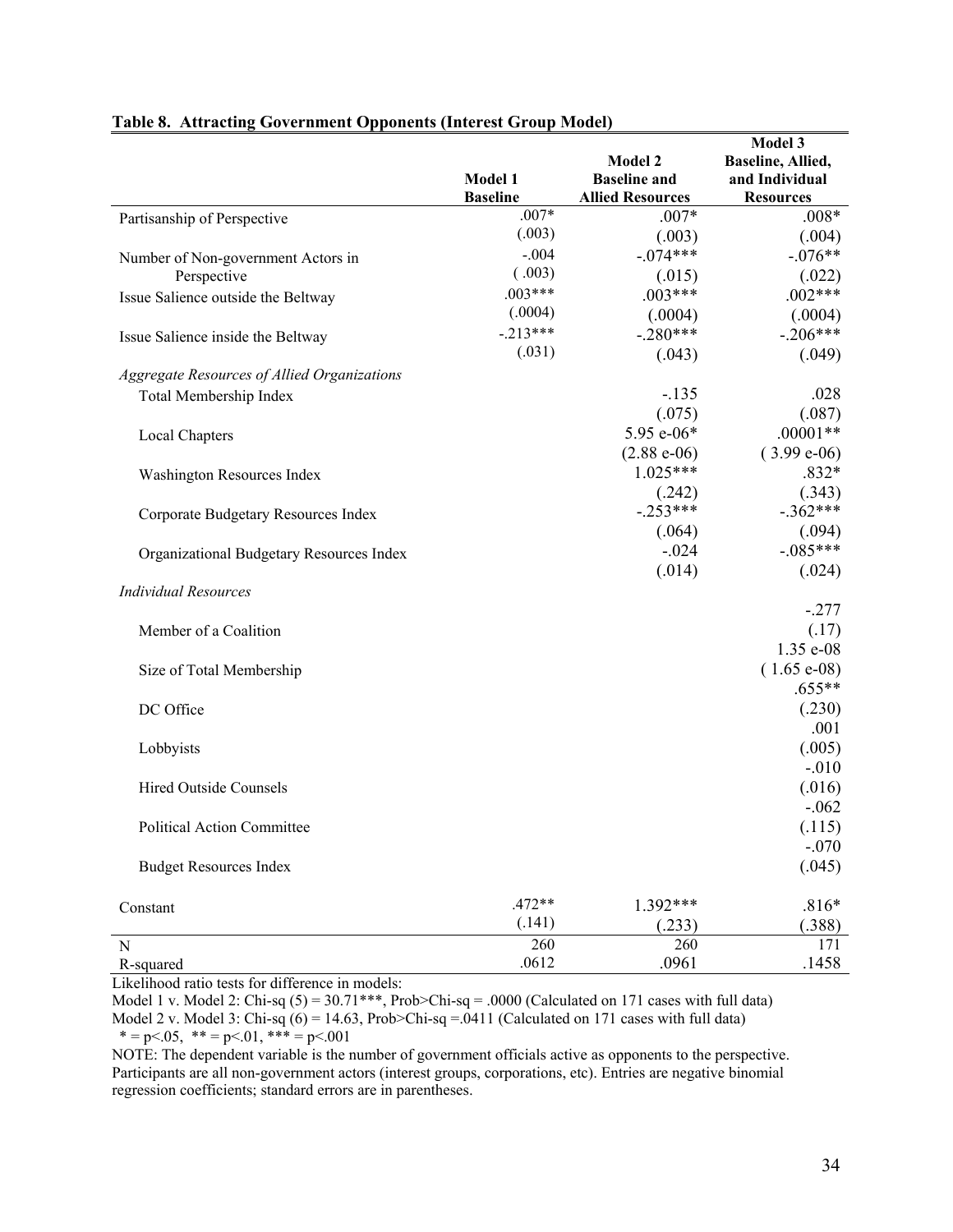# **Appendix**

# **Descriptive Statistics of Actor and Perspective Resources**

|                                            | $\mathbf N$ | Mean         | <b>Standard</b><br><b>Deviation</b> | Range            |              |
|--------------------------------------------|-------------|--------------|-------------------------------------|------------------|--------------|
| Individual Actor Resources                 |             |              |                                     | Min              | Max          |
| Size of Total Membership                   | 232         | 692,165      | $3.4e + 06$                         | $\overline{4}$   | 32,000,000   |
| <b>Budget Resources Index</b>              | 278         | .2416        | 1.645                               | $-.4774$         | 11.32        |
| (composed of following variables)          |             |              |                                     |                  |              |
| <b>Budget</b>                              | 163         | $1.9e+07$    | $5.8e + 07$                         | 5000             | $6.852e+08$  |
| Staff                                      | 217         | 187.69       | 447.88                              | 1                | 10,961       |
| Income                                     | 249         | $5.7e + 07$  | $1.6e + 08$                         | 54,250           | 1.458+09     |
| Assets                                     | 249         | $4.0e + 07$  | 8.6e+07                             | 9945             | $5.14e + 08$ |
| Organizational Age                         | 250         | 58.44        | 38.1345                             | $\tau$           | 261          |
| Lobbyists                                  | 277         | 8.70         | 10.12                               | $\boldsymbol{0}$ | 50           |
| <b>Hired Outside Counsels</b>              | 277         | 2.23         | 3.61                                | $\boldsymbol{0}$ | 23           |
| Member of a Coalition                      |             |              |                                     |                  |              |
| No                                         | 417         |              |                                     |                  |              |
| Yes                                        | 158         |              |                                     |                  |              |
| DC Office                                  |             |              |                                     |                  |              |
| No                                         | 56          |              |                                     |                  |              |
| Yes                                        | 221         |              |                                     |                  |              |
| <b>Political Action Committee</b>          |             |              |                                     |                  |              |
| No                                         | 170         |              |                                     |                  |              |
| Yes                                        | 106         |              |                                     |                  |              |
| <b>Aggregate Resources of Perspectives</b> |             |              |                                     |                  |              |
| Individual Membership                      | 575         | $2.9e + 06$  | $\overline{7.2}$ e+06               | $\boldsymbol{0}$ | 32,598,000   |
| <b>Institutional Membership</b>            | 575         | 584.059      | 5587.984                            | $\boldsymbol{0}$ | 54,950       |
| Corporate Membership                       | 575         | 606,210      | $1.4 e + 06$                        | $\boldsymbol{0}$ | 3,920,932    |
| <b>Association Membership</b>              | 575         | 843.207      | 1539.449                            | $\boldsymbol{0}$ | 4194         |
| Governmental Unit Membership               | 575         | 7.109565     | 43.84118                            | $\boldsymbol{0}$ | 284          |
| Local chapters                             | 575         | 5867.89      | 25946.1                             | $\boldsymbol{0}$ | 163,251      |
| DC Offices                                 | 575         | 8.27         | 9.74                                | $\boldsymbol{0}$ | 35           |
| Lobbyists                                  | 575         | 77.86        | 86.56                               | $\boldsymbol{0}$ | 301          |
| <b>Hired Outside Counsels</b>              | 575         | 20.04        | 21.03                               | $\boldsymbol{0}$ | 69           |
| <b>Political Action Committees</b>         | 575         | 4.226087     | 6.016037                            | $\theta$         | 21           |
| Organizational Budgetary Resources         | 575         | .106         | 5.6                                 | $-10.74$         | 20.54        |
| Index                                      |             |              |                                     |                  |              |
| (composed of following variables)          |             |              |                                     |                  |              |
| Budget                                     | 575         | $9.7 e + 07$ | $1.5 e + 08$                        | $\boldsymbol{0}$ | 7.74 $e+08$  |
| Staff                                      | 575         | 1290.63      | 2209.74                             | $\boldsymbol{0}$ | 11,620       |
| Income                                     | 575         | $3.5 e + 08$ | $4.4 e + 08$                        | $\boldsymbol{0}$ | $2.12 e+09$  |
| Assets                                     | 575         | $2.6 e + 08$ | $2.8 e + 0.8$                       | $\boldsymbol{0}$ | $1.23 e+09$  |
| Corporate Budgetary Resources Index        | 575         | .0379        | .9202                               | $-1.78$          | 4.29         |